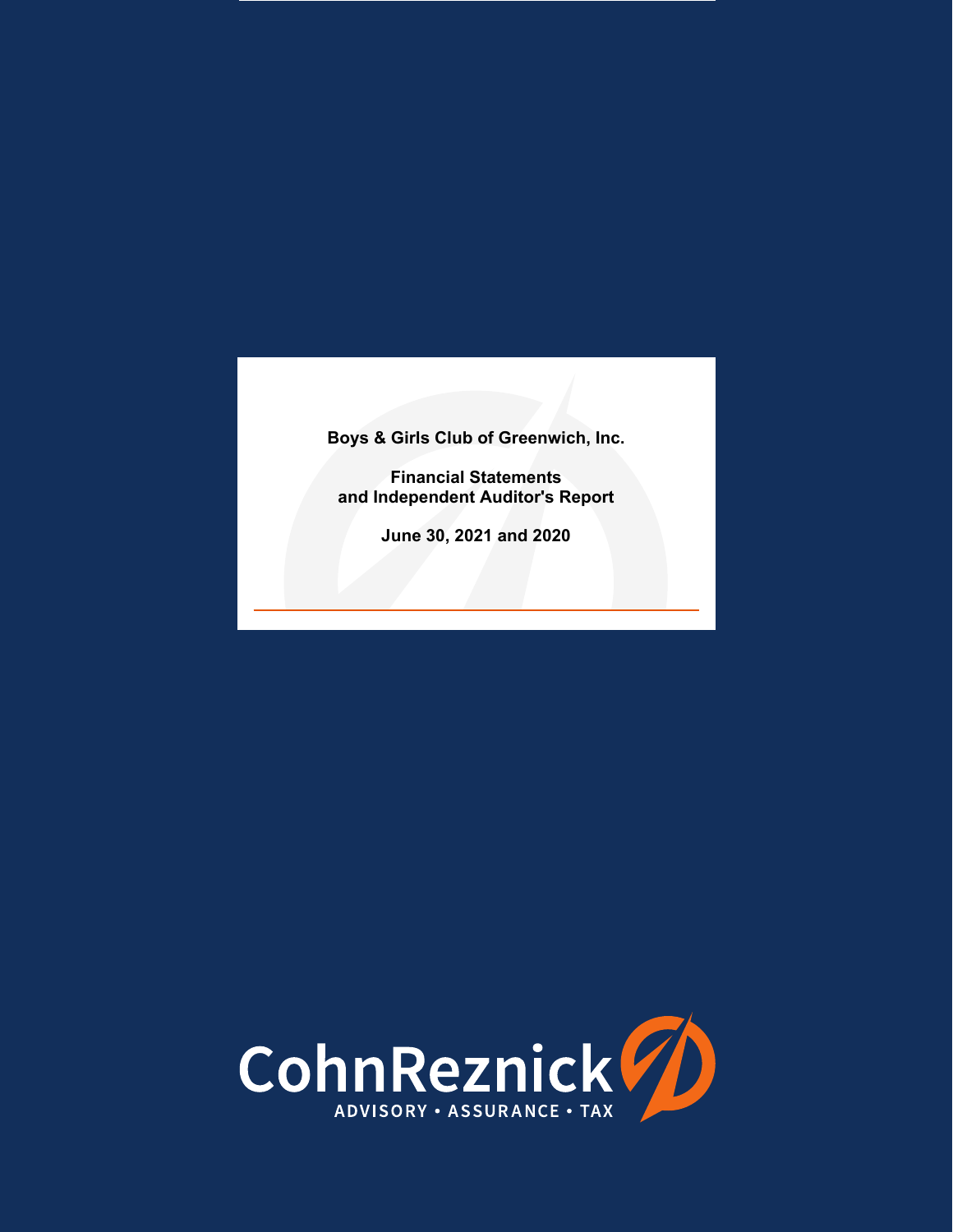# **Index**

|                                          | <u>Page</u> |
|------------------------------------------|-------------|
| <b>Independent Auditor's Report</b>      | 2           |
| <b>Financial Statements</b>              |             |
| <b>Statements of Financial Position</b>  | 3           |
| <b>Statements of Activities</b>          | 4           |
| <b>Statements of Functional Expenses</b> | 6           |
| <b>Statements of Cash Flows</b>          | 8           |
| <b>Notes to Financial Statements</b>     | 9           |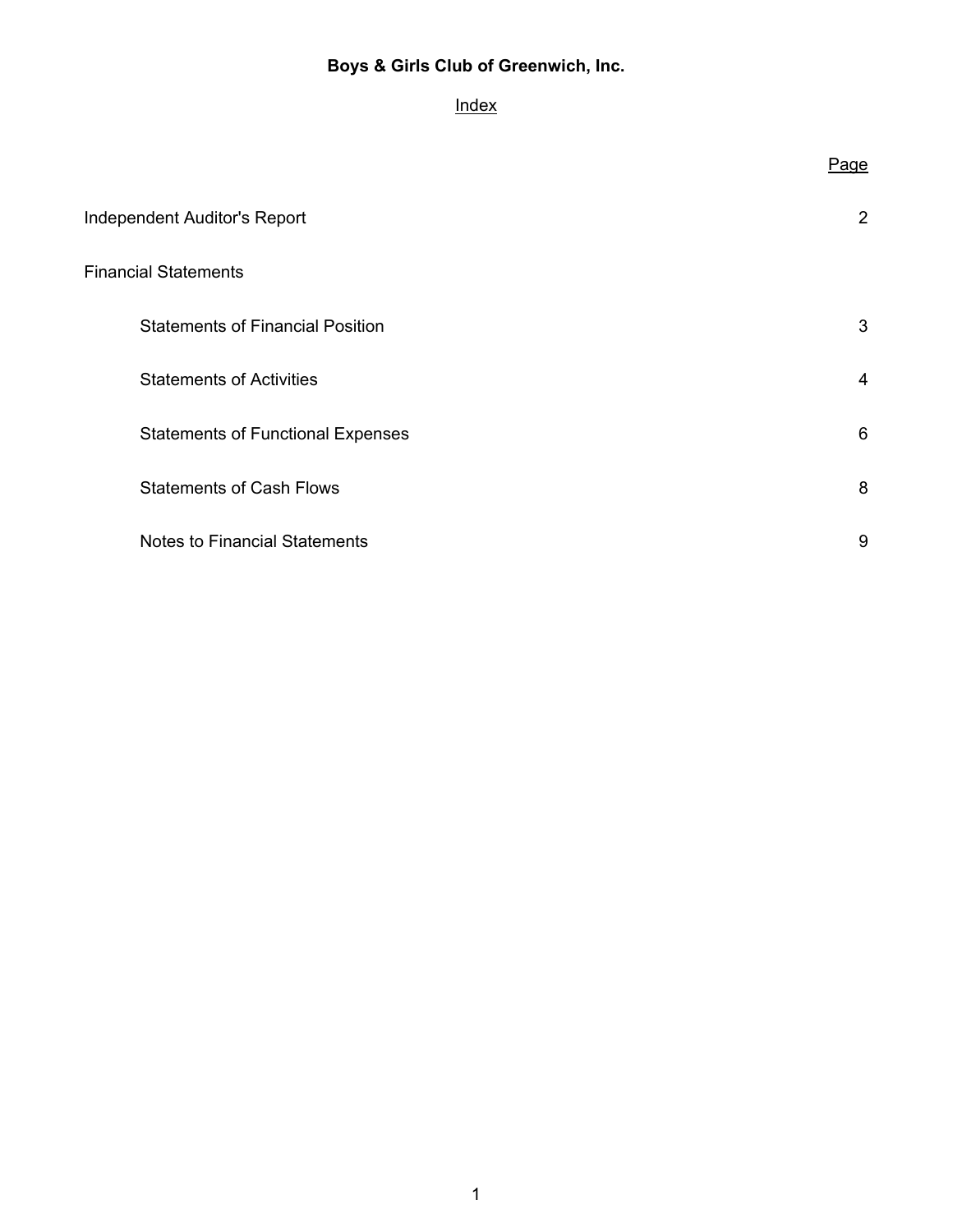

# Independent Auditor's Report

To the Board of Directors Boys & Girls Club of Greenwich, Inc.

We have audited the accompanying financial statements of Boys & Girls Club of Greenwich, Inc., which comprise the statements of financial position as of June 30, 2021 and 2020, and the related statements of activities, functional expenses and cash flows for the years then ended, and the related notes to the financial statements.

# *Management's Responsibility for the Financial Statements*

Management is responsible for the preparation and fair presentation of these financial statements in accordance with accounting principles generally accepted in the United States of America; this includes the design, implementation, and maintenance of internal control relevant to the preparation and fair presentation of financial statements that are free from material misstatement, whether due to fraud or error.

#### *Auditor's Responsibility*

Our responsibility is to express an opinion on these financial statements based on our audits. We conducted our audits in accordance with auditing standards generally accepted in the United States of America. Those standards require that we plan and perform the audit to obtain reasonable assurance about whether the financial statements are free from material misstatement.

An audit involves performing procedures to obtain audit evidence about the amounts and disclosures in the financial statements. The procedures selected depend on the auditor's judgment, including the assessment of the risks of material misstatement of the financial statements, whether due to fraud or error. In making those risk assessments, the auditor considers internal control relevant to the entity's preparation and fair presentation of the financial statements in order to design audit procedures that are appropriate in the circumstances, but not for the purpose of expressing an opinion on the effectiveness of the entity's internal control. Accordingly, we express no such opinion. An audit also includes evaluating the appropriateness of accounting policies used and the reasonableness of significant accounting estimates made by management, as well as evaluating the overall presentation of the financial statements.

We believe that the audit evidence we have obtained is sufficient and appropriate to provide a basis for our audit opinion.

# *Opinion*

In our opinion, the financial statements referred to above present fairly, in all material respects, the financial position of Boys & Girls Club of Greenwich, Inc. as of June 30, 2021 and 2020, and the changes in its net assets and its cash flows for the years then ended in accordance with accounting principles generally accepted in the United States of America.

CohnReznick ZLP

Hartford, Connecticut October 20, 2021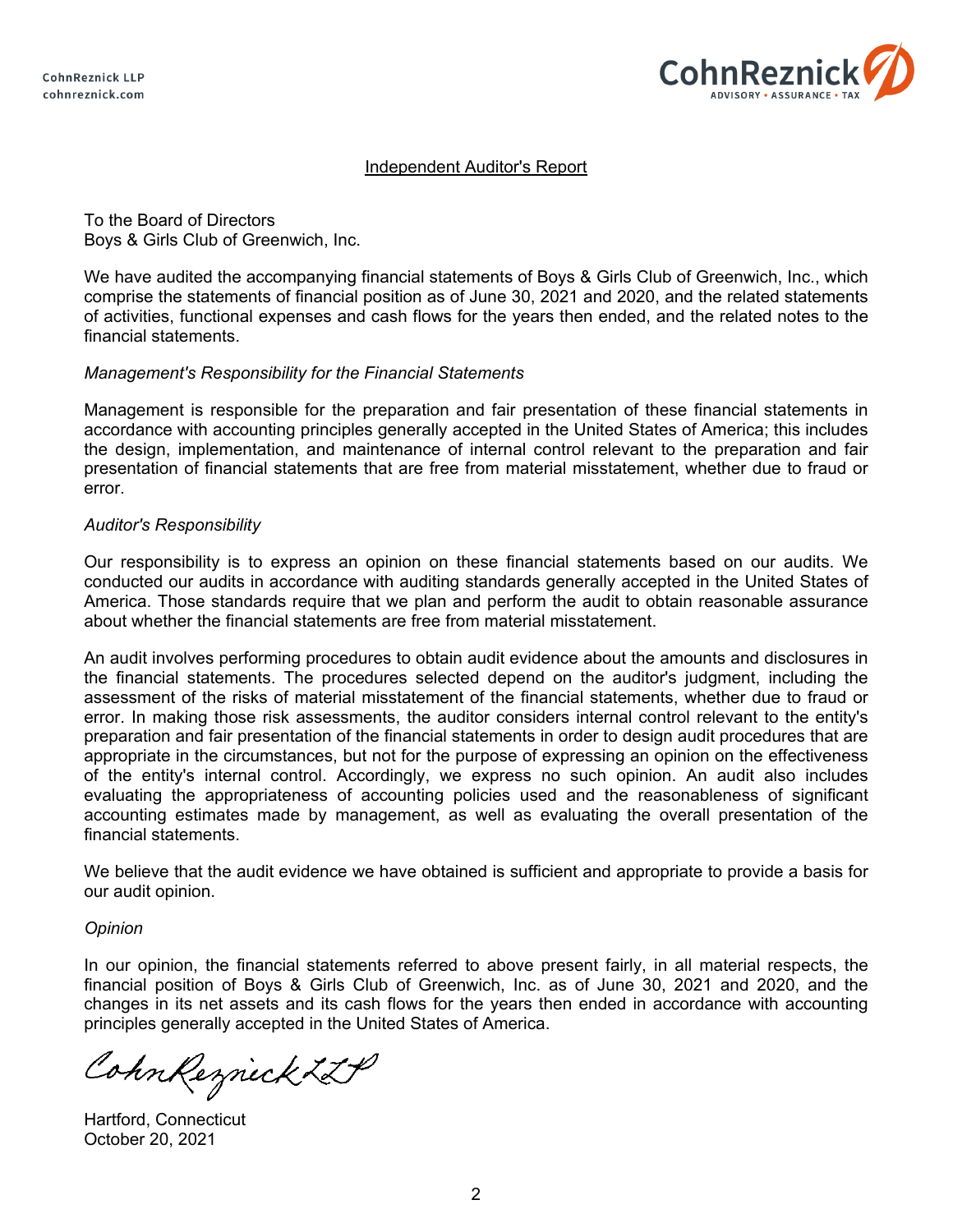# **Statements of Financial Position June 30, 2021 and 2020**

# **Assets**

|                                                    | 2021             | 2020             |
|----------------------------------------------------|------------------|------------------|
|                                                    |                  |                  |
| <b>Current assets</b><br>Cash and cash equivalents | \$<br>1,680,268  | \$<br>894,402    |
| Restricted cash                                    | 4,500,000        |                  |
| Pledges and other receivables                      | 78,055           | 11,261           |
| Prepaid expenses and other current assets          | 39,133           | 33,389           |
| <b>Total current assets</b>                        | 6,297,456        | 939,052          |
| Noncurrent assets                                  |                  |                  |
| Investments                                        | 10,807,587       | 12,291,957       |
| Beneficial interest in perpetual trust             | 388,026          | 320,278          |
| Property and equipment, net                        | 12,494,123       | 12,988,538       |
|                                                    |                  |                  |
| Total noncurrent assets                            | 23,689,736       | 25,600,773       |
| <b>Total assets</b>                                | \$<br>29,987,192 | \$<br>26,539,825 |
| <b>Liabilities and Net Assets</b>                  |                  |                  |
| <b>Current liabilities</b>                         |                  |                  |
| Accounts payable and accrued expenses              | \$<br>936,213    | \$<br>184,217    |
| Deferred revenue                                   | 420,090          | 79,679           |
| Refundable advance - PPP                           | 403,210          | 410,100          |
|                                                    |                  |                  |
| <b>Total current liabilities</b>                   | 1,759,513        | 673,996          |
| <b>Total liabilities</b>                           | 1,759,513        | 673,996          |
| Net assets                                         |                  |                  |
| Without donor restrictions                         | 23,337,916       | 21,893,698       |
| With donor restrictions                            |                  |                  |
| Time or purpose                                    | 4,501,737        | 3,651,853        |
| Perpetuity                                         | 388,026          | 320,278          |
|                                                    |                  |                  |
| Total with donor restrictions                      | 4,889,763        | 3,972,131        |
| Total net assets                                   | 28,227,679       | 25,865,829       |
| Total liabilities and net assets                   | 29,987,192       | \$<br>26,539,825 |

See Notes to Financial Statements.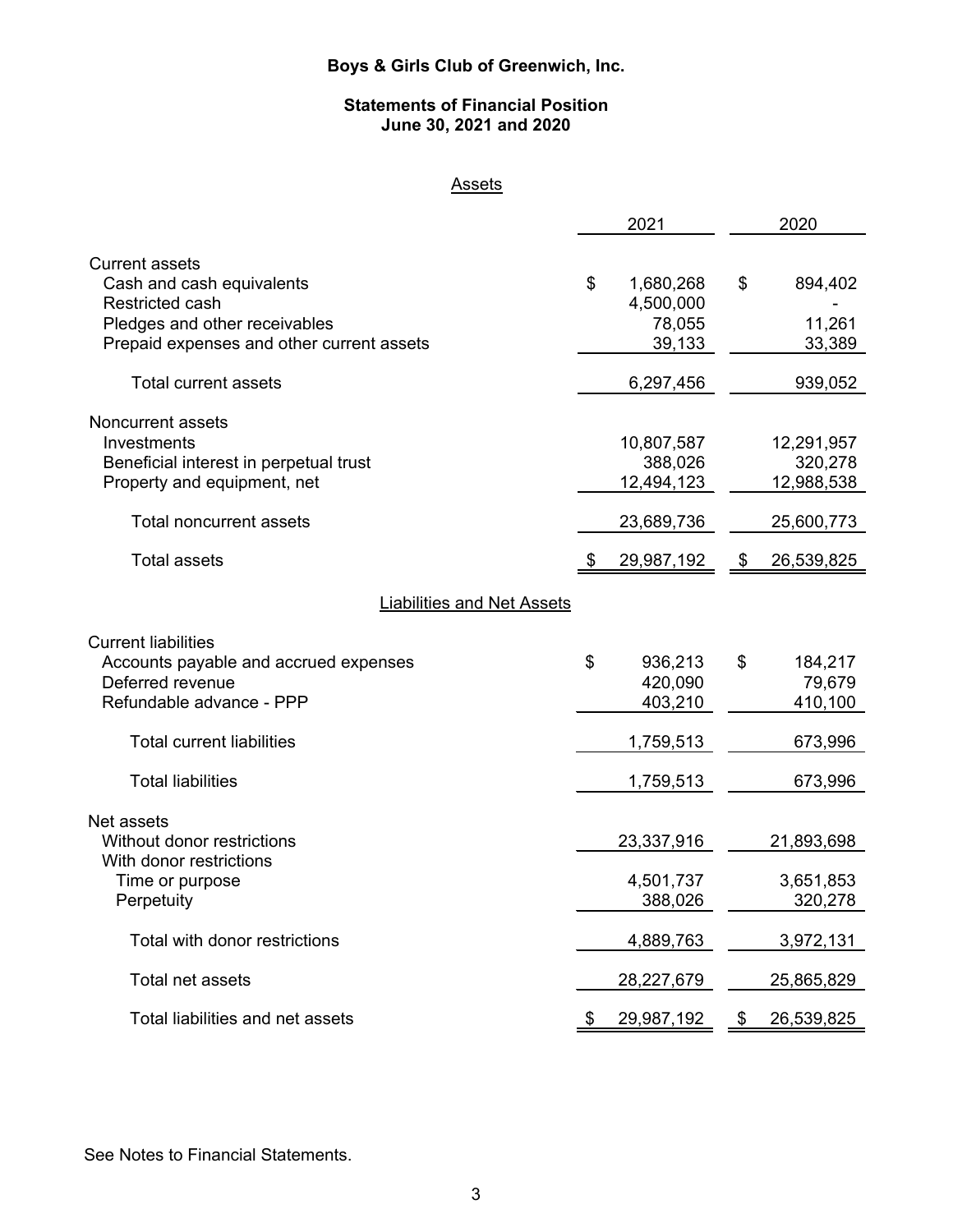#### **Statements of Activities Years Ended June 30, 2021 and 2020**

|                                                           |                               | Year ended June 30, 2021   |                 |                               | Year ended June 30, 2020   |    |           |  |
|-----------------------------------------------------------|-------------------------------|----------------------------|-----------------|-------------------------------|----------------------------|----|-----------|--|
|                                                           | Without donor<br>restrictions | With donor<br>restrictions | Total           | Without donor<br>restrictions | With donor<br>restrictions |    | Total     |  |
| Revenues, gains and other support                         |                               |                            |                 |                               |                            |    |           |  |
| Public support                                            |                               |                            |                 |                               |                            |    |           |  |
| Contributions                                             | \$<br>1,766,204               | \$<br>100,000              | \$<br>1,866,204 | \$<br>1,663,898               | \$<br>103,000              | \$ | 1,766,898 |  |
| Contribution - PPP                                        | 410.100                       |                            | 410,100         |                               |                            |    |           |  |
| Special events, net of cost of direct benefit to donors   |                               |                            |                 |                               |                            |    |           |  |
| (\$30,064 and \$148,155 for 2021 and 2020, respectively)  | 928,032                       |                            | 928,032         | 600,686                       |                            |    | 600,686   |  |
| Grants                                                    | 350,454                       |                            | 350,454         | 212,933                       |                            |    | 212,933   |  |
| United Way of Greenwich                                   | 53.306                        |                            | 53,306          | 81,500                        |                            |    | 81,500    |  |
| Club house fees and membership dues                       | 244,940                       |                            | 244,940         | 393,350                       |                            |    | 393,350   |  |
| Program service fees                                      | 189,928                       |                            | 189,928         | 282,359                       |                            |    | 282,359   |  |
| Perpetual trust                                           | 17,799                        |                            | 17,799          | 16,447                        |                            |    | 16,447    |  |
| Total public support                                      | 3,960,763                     | 100,000                    | 4,060,763       | 3,251,173                     | 103,000                    |    | 3,354,173 |  |
| Investment income                                         |                               |                            |                 |                               |                            |    |           |  |
| Net realized and unrealized investment gains              | 2.077.986                     | 936,963                    | 3,014,949       | 42,566                        | 54,358                     |    | 96,924    |  |
| Interest and dividends                                    | 140,499                       | 68,978                     | 209,477         | 183,104                       | 73,368                     |    | 256,472   |  |
| Change in value of beneficial interest in perpetual trust |                               | 67,748                     | 67,748          |                               | (17, 927)                  |    | (17, 927) |  |
| Total investment income                                   | 2,218,485                     | 1,073,689                  | 3,292,174       | 225,670                       | 109,799                    |    | 335,469   |  |
| Other revenue                                             |                               |                            |                 |                               |                            |    |           |  |
| Miscellaneous revenue                                     | 25,949                        |                            | 25,949          | 16,728                        |                            |    | 16,728    |  |
| Total other revenue                                       | 25,949                        |                            | 25,949          | 16,728                        |                            |    | 16,728    |  |
| Total revenues, gains and other support                   | 6,205,197                     | 1,173,689                  | 7,378,886       | 3,493,571                     | 212,799                    |    | 3,706,370 |  |
| Net assets released from restriction                      | 256,057                       | (256, 057)                 |                 | 232,419                       | (232, 419)                 |    |           |  |
| Total revenue                                             | 6,461,254                     | 917,632                    | 7,378,886       | 3,725,990                     | (19,620)                   |    | 3,706,370 |  |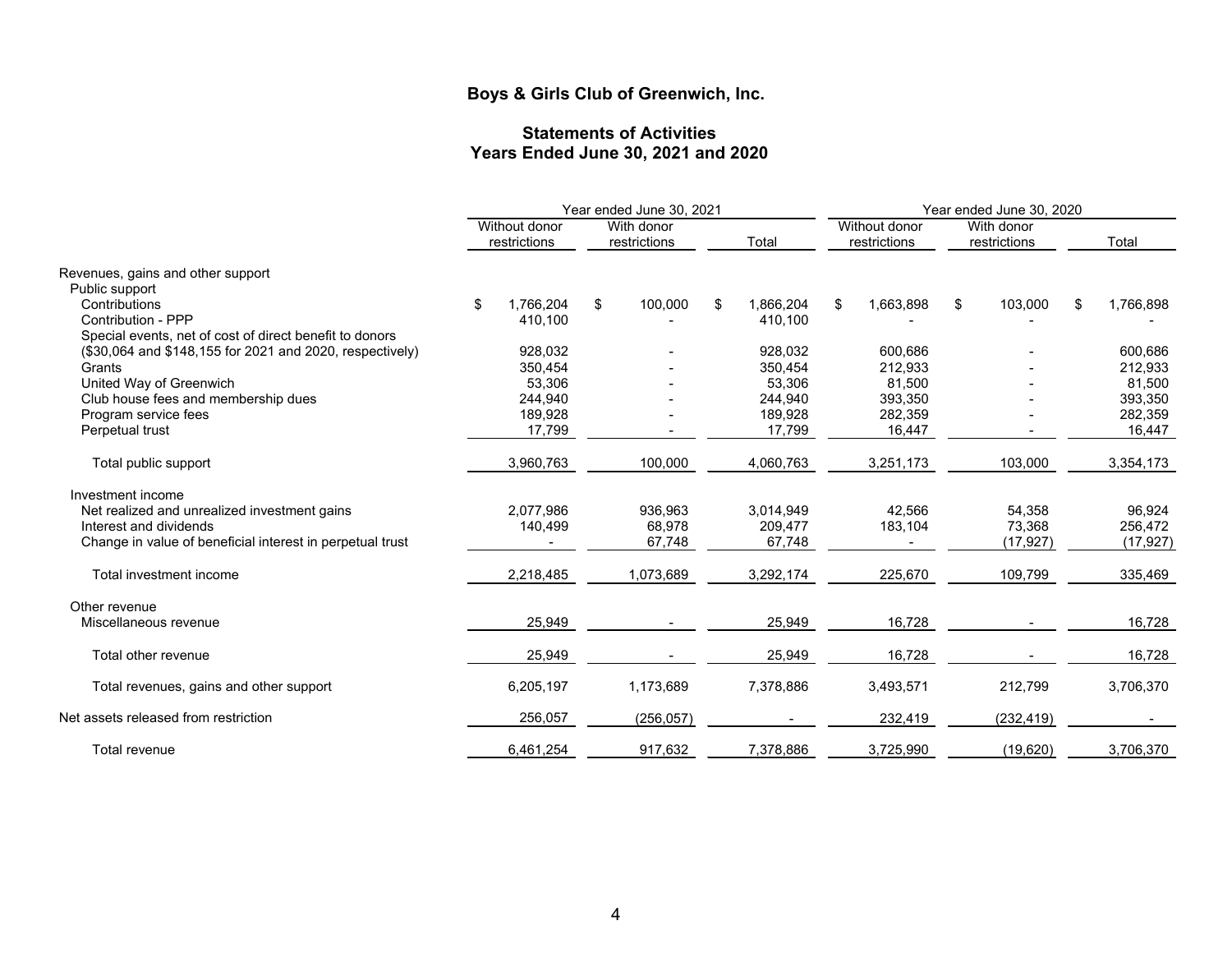#### **Statements of Activities Years Ended June 30, 2021 and 2020**

|                                       |                               | Year ended June 30, 2021   | Year ended June 30, 2020 |                               |                            |                 |  |  |
|---------------------------------------|-------------------------------|----------------------------|--------------------------|-------------------------------|----------------------------|-----------------|--|--|
|                                       | Without donor<br>restrictions | With donor<br>restrictions | Total                    | Without donor<br>restrictions | With donor<br>restrictions | Total           |  |  |
| <b>Expenses</b>                       |                               |                            |                          |                               |                            |                 |  |  |
| Program services                      |                               |                            |                          |                               |                            |                 |  |  |
| Individual and family outreach        | \$<br>1,039,057               | \$                         | \$<br>1,039,057          | \$<br>891,399                 | \$                         | \$<br>891,399   |  |  |
| Camp Simmons                          | 308,203                       |                            | 308,203                  | 242,020                       |                            | 242,020         |  |  |
| Education                             | 666,108                       |                            | 666,108                  | 545,926                       |                            | 545,926         |  |  |
| Field house activities                | 805,335                       |                            | 805,335                  | 622,816                       |                            | 622,816         |  |  |
| Physical                              | 631,960                       |                            | 631,960                  | 530,728                       |                            | 530,728         |  |  |
| Aquatics                              | 684,121                       |                            | 684,121                  | 608,410                       |                            | 608,410         |  |  |
| Total program services                | 4,134,784                     |                            | 4,134,784                | 3,441,299                     |                            | 3,441,299       |  |  |
| Supporting services                   |                               |                            |                          |                               |                            |                 |  |  |
| Management and general                | 513,064                       |                            | 513,064                  | 484,008                       |                            | 484,008         |  |  |
| Fundraising                           | 369,188                       |                            | 369,188                  | 413,742                       |                            | 413,742         |  |  |
|                                       |                               |                            |                          |                               |                            |                 |  |  |
| Total supporting services             | 882,252                       |                            | 882,252                  | 897,750                       |                            | 897,750         |  |  |
| Total program and supporting services | 5,017,036                     |                            | 5,017,036                | 4,339,049                     |                            | 4,339,049       |  |  |
| Change in net assets                  | 1,444,218                     | 917,632                    | 2,361,850                | (613,059)                     | (19,620)                   | (632, 679)      |  |  |
|                                       |                               |                            |                          |                               |                            |                 |  |  |
| Net assets, beginning                 | 21,893,698                    | 3,972,131                  | 25,865,829               | 22,506,757                    | 3,991,751                  | 26,498,508      |  |  |
| Net assets, end                       | 23,337,916                    | 4,889,763<br>\$            | 28,227,679               | 21,893,698<br>S               | 3,972,131                  | 25,865,829<br>S |  |  |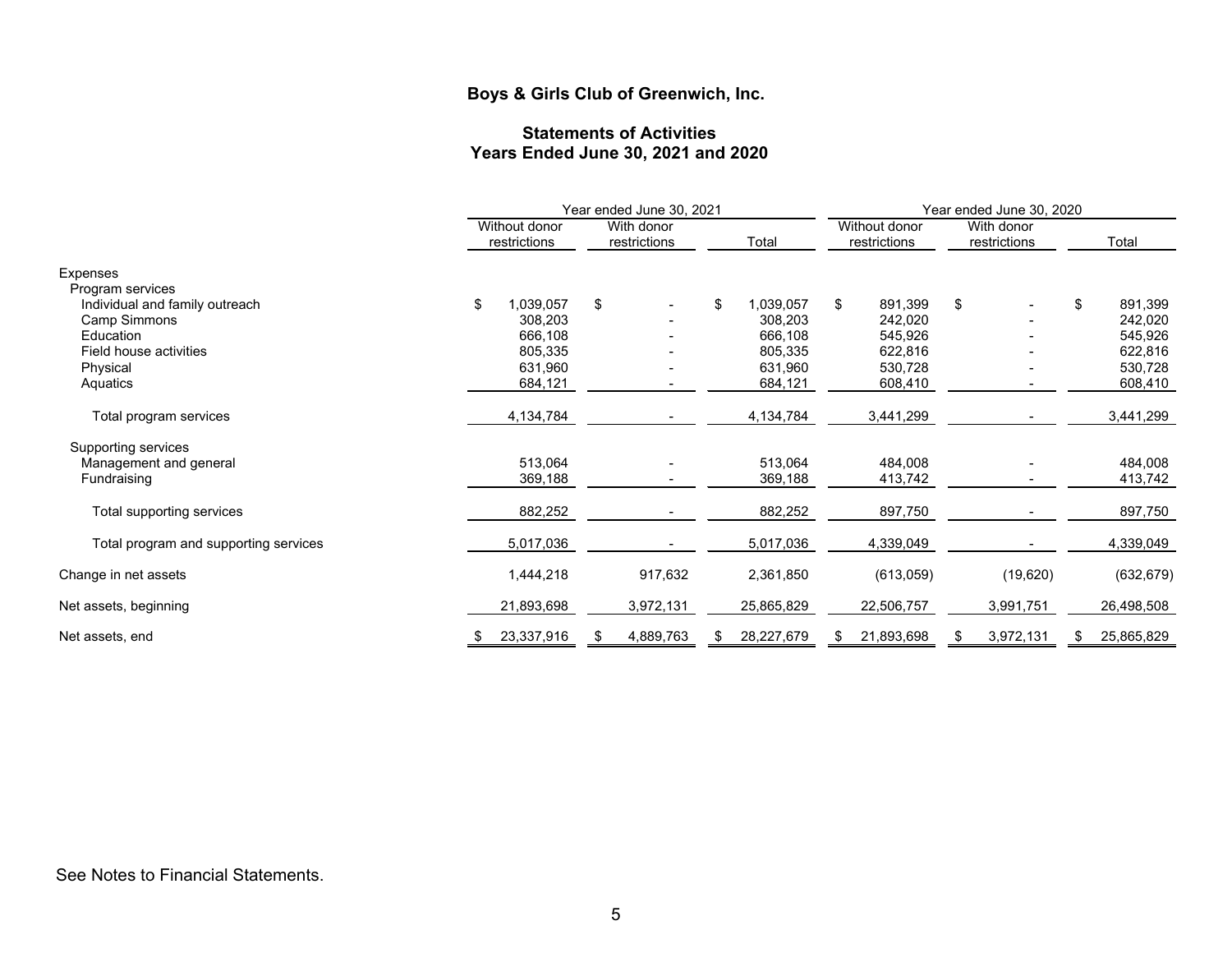#### **Statement of Functional Expenses Year Ended June 30, 2021**

|                                                | Program services                  |    |                   |  |                   | Supporting services |                           |     |                   |          |                  |                              |    |                           |      |                   |    |                                 |                      |
|------------------------------------------------|-----------------------------------|----|-------------------|--|-------------------|---------------------|---------------------------|-----|-------------------|----------|------------------|------------------------------|----|---------------------------|------|-------------------|----|---------------------------------|----------------------|
|                                                | Individual and<br>family outreach |    | Camp<br>Simmons   |  | Education         |                     | Field house<br>activities |     | Physical          |          | Aquatics         | Total<br>program<br>services |    | Management<br>and general |      | Fundraising       |    | Total<br>supporting<br>services | Total                |
| Salaries<br>Payroll taxes and fringe benefits  | 457,919<br>107,746                | \$ | 194,185<br>45,691 |  | 140,248<br>33,000 | -S                  | 86,015<br>20,239          | \$. | 128,664<br>30,274 | <b>S</b> | 94,520<br>22,240 | ,101,551<br>259,190          | \$ | 307,184<br>72,279         | - \$ | 249,464<br>58,698 | \$ | 556,648<br>130,977              | 1,658,199<br>390,167 |
| Total salaries, payroll taxes and benefits     | 565,665                           |    | 239,876           |  | 173,248           |                     | 106,254                   |     | 158,938           |          | 116,760          | 1,360,741                    |    | 379,463                   |      | 308,162           |    | 687,625                         | 2,048,366            |
| Scholarships and awards                        | $\sim$                            |    | ٠                 |  | 175,317           |                     | $\sim$                    |     | $\sim$            |          | $\sim$           | 175,317                      |    | $\sim$                    |      | $\sim$            |    | $\sim$                          | 175,317              |
| Conferences and staff development              | 375                               |    | ٠                 |  | 252               |                     | 561                       |     | 385               |          | 442              | 2,015                        |    | 72                        |      | 51                |    | 123                             | 2,138                |
| Insurance                                      | 12.707                            |    | ۰                 |  | 8,551             |                     | 19,008                    |     | 13,063            |          | 14,987           | 68,316                       |    | 2,443                     |      | 1,739             |    | 4,182                           | 72,498               |
| Equipment rental and maintenance               | 5,191                             |    |                   |  | 3,493             |                     | 7,765                     |     | 5,336             |          | 6,122            | 27,907                       |    | 998                       |      | 710               |    | 1,708                           | 29,615               |
| National, state and local dues                 | 3.734                             |    |                   |  | 2,513             |                     | 5.586                     |     | 3.839             |          | 4.404            | 20.076                       |    | 718                       |      | 511               |    | 1.229                           | 21,305               |
| Occupancy                                      | 109,893                           |    | 9,665             |  | 80,455            |                     | 178,842                   |     | 122,905           |          | 141,010          | 642,770                      |    | 22,985                    |      | 16,363            |    | 39,348                          | 682,118              |
| Postage and shipping                           | 651                               |    | 283               |  | 628               |                     | 1,397                     |     | 960               |          | 1,101            | 5,020                        |    | 180                       |      | 128               |    | 308                             | 5,328                |
| Printing and publications                      | 4,980                             |    | 635               |  | 3,778             |                     | 8,398                     |     | 5,771             |          | 6,622            | 30.184                       |    | 1.079                     |      | 768               |    | 1,847                           | 32,031               |
| Professional fees and other (including amounts |                                   |    |                   |  |                   |                     |                           |     |                   |          |                  |                              |    |                           |      |                   |    |                                 |                      |
| of \$800,000 as described in Note 14)          | 181.104                           |    | 24,100            |  | 113,036           |                     | 247.651                   |     | 166,245           |          | 203,879          | 936.015                      |    | 55,152                    |      | 21,092            |    | 76,244                          | 1,012,259            |
| Supplies and services                          | 9,079                             |    | 6,538             |  | 10,509            |                     | 23,360                    |     | 16,054            |          | 18,419           | 83,959                       |    | 3,002                     |      | 2,137             |    | 5,139                           | 89,098               |
| Telephone                                      | 3,628                             |    |                   |  | 2,442             |                     | 5,427                     |     | 3,730             |          | 4,279            | 19,506                       |    | 698                       |      | 497               |    | 1,195                           | 20,701               |
| Travel and transportation                      | 450                               |    | 882               |  | 896               |                     | 1,992                     |     | 1,369             |          | 1,571            | 7.160                        |    | 256                       |      | 182               |    | 438                             | 7,598                |
| Bond costs                                     | 7,887                             |    | ۰                 |  | 5,308             |                     | 11,798                    |     | 8,108             |          | 9,303            | 42,404                       |    | 1,516                     |      | 1,079             |    | 2,595                           | 44,999               |
| Capital consulting                             | 7,011                             |    |                   |  | 4,718             |                     | 10,487                    |     | 7,207             |          | 8,269            | 37,692                       |    | 1,348                     |      | 960               |    | 2,308                           | 40,000               |
| Miscellaneous                                  | 570                               |    | 5,202             |  | 3,884             |                     | 8,633                     |     | 5,933             |          | 6,807            | 31.029                       |    | 1.110                     |      | 794               |    | 1.904                           | 32,933               |
| Total expense before depreciation              | 912,925                           |    | 287,181           |  | 589,028           |                     | 637,159                   |     | 519,843           |          | 543,975          | 3,490,111                    |    | 471,020                   |      | 355,173           |    | 826,193                         | 4,316,304            |
| Depreciation                                   | 126,132                           |    | 21,022            |  | 77,080            |                     | 168,176                   |     | 112,117           |          | 140,146          | 644,673                      |    | 42,044                    |      | 14,015            |    | 56,059                          | 700,732              |
| Total expenses                                 | ,039,057                          |    | 308,203           |  | 666,108           |                     | 805,335                   |     | 631,960           |          | 684,121          | 4,134,784                    |    | 513,064                   |      | 369,188           |    | 882,252                         | 5,017,036            |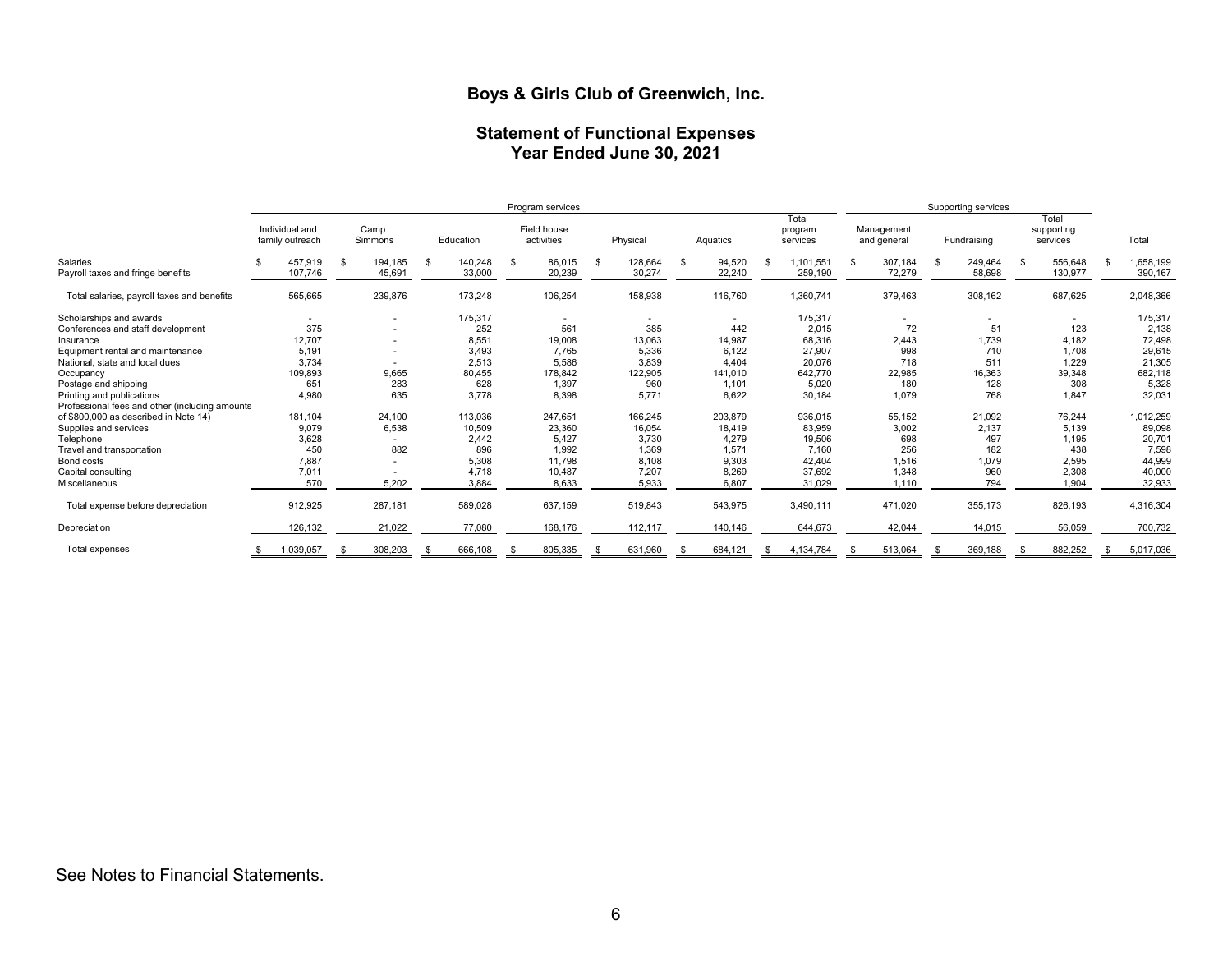#### **Statement of Functional Expenses Year Ended June 30, 2020**

|                                                                                                                                                                                                                                                                                                           | Program services                                                                                 |  |                                                         |     |                                                                                                           |     |                                                                                                                |   | Supporting services                                                                                  |    |                                                                                                      |  |                                                                                                                       |    |                                                                                                  |      |                                                                                         |    |                                                                                               |  |                                                                                                                       |
|-----------------------------------------------------------------------------------------------------------------------------------------------------------------------------------------------------------------------------------------------------------------------------------------------------------|--------------------------------------------------------------------------------------------------|--|---------------------------------------------------------|-----|-----------------------------------------------------------------------------------------------------------|-----|----------------------------------------------------------------------------------------------------------------|---|------------------------------------------------------------------------------------------------------|----|------------------------------------------------------------------------------------------------------|--|-----------------------------------------------------------------------------------------------------------------------|----|--------------------------------------------------------------------------------------------------|------|-----------------------------------------------------------------------------------------|----|-----------------------------------------------------------------------------------------------|--|-----------------------------------------------------------------------------------------------------------------------|
|                                                                                                                                                                                                                                                                                                           | Individual and<br>family outreach                                                                |  | Camp<br>Simmons                                         |     | Education                                                                                                 |     | Field house<br>activities                                                                                      |   | Physical                                                                                             |    | Aquatics                                                                                             |  | Total<br>program<br>services                                                                                          |    | Management<br>and general                                                                        |      | Fundraising                                                                             |    | Total<br>supporting<br>services                                                               |  | Total                                                                                                                 |
| Salaries<br>Payroll taxes and fringe benefits                                                                                                                                                                                                                                                             | 451,388<br>122,033                                                                               |  | 152,323<br>41,181                                       | \$. | 137,765<br>37,245                                                                                         | -\$ | 98,997<br>26,764                                                                                               | S | 151,570<br>40,977                                                                                    | -S | 164,575<br>44,493                                                                                    |  | ,156,618<br>312,693                                                                                                   | -S | 314,876<br>85,127                                                                                | - \$ | 290,956<br>78,660                                                                       | \$ | 605,832<br>163,787                                                                            |  | ,762,450<br>476,480                                                                                                   |
| Total salaries, payroll taxes and benefits                                                                                                                                                                                                                                                                | 573,421                                                                                          |  | 193,504                                                 |     | 175,010                                                                                                   |     | 125,761                                                                                                        |   | 192,547                                                                                              |    | 209,068                                                                                              |  | 1,469,311                                                                                                             |    | 400,003                                                                                          |      | 369,616                                                                                 |    | 769,619                                                                                       |  | 2,238,930                                                                                                             |
| Scholarships and awards<br>Conferences and staff development<br>Insurance<br>Equipment rental and maintenance<br>National, state and local dues<br>Occupancy<br>Postage and shipping<br>Printing and publications<br>Professional fees<br>Supplies and services<br>Telephone<br>Travel and transportation | 1,130<br>14,254<br>5,611<br>3,818<br>95,480<br>742<br>4,181<br>45,529<br>5,993<br>3,061<br>3,758 |  | $\sim$<br>13,467<br>244<br>1,233<br>356<br>10,098<br>95 |     | 145,904<br>760<br>9,592<br>3,776<br>2,570<br>73,314<br>663<br>3,643<br>30,878<br>10,829<br>2,124<br>2,529 |     | $\sim$<br>1,690<br>21,321<br>8,394<br>5,712<br>162,969<br>1,475<br>8,098<br>68,637<br>24,070<br>4,721<br>5,622 |   | 1,162<br>14,652<br>5,768<br>3,925<br>111,996<br>1,013<br>5,565<br>47,169<br>16,542<br>3,244<br>3,863 |    | 1,333<br>16,811<br>6,618<br>4,503<br>128,495<br>1,163<br>6,385<br>54,118<br>18,979<br>3,722<br>4,432 |  | 145,904<br>6,075<br>76,630<br>30,167<br>20,528<br>585,721<br>5,300<br>29,105<br>246,687<br>86,511<br>16,967<br>20,204 |    | $\sim$<br>217<br>2,740<br>1,079<br>734<br>20,945<br>190<br>1,041<br>8,821<br>3,094<br>607<br>722 |      | ۰<br>155<br>1,951<br>768<br>523<br>14,911<br>135<br>741<br>6,280<br>2,202<br>432<br>514 |    | 372<br>4,691<br>1,847<br>1,257<br>35,856<br>325<br>1,782<br>15,101<br>5,296<br>1,039<br>1,236 |  | 145,904<br>6,447<br>81,321<br>32,014<br>21,785<br>621,577<br>5,625<br>30,887<br>261,788<br>91,807<br>18,006<br>21,440 |
| Miscellaneous                                                                                                                                                                                                                                                                                             | 10,179                                                                                           |  | 2,316                                                   |     | 8,410                                                                                                     |     | 18,693                                                                                                         |   | 12,847                                                                                               |    | 14,739                                                                                               |  | 67,184                                                                                                                |    | 2,402                                                                                            |      | 1,710                                                                                   |    | 4,112                                                                                         |  | 71,296                                                                                                                |
| Total expense before depreciation                                                                                                                                                                                                                                                                         | 767,157                                                                                          |  | 221,313                                                 |     | 470,002                                                                                                   |     | 457,163                                                                                                        |   | 420,293                                                                                              |    | 470,366                                                                                              |  | 2,806,294                                                                                                             |    | 442,595                                                                                          |      | 399,938                                                                                 |    | 842,533                                                                                       |  | 3,648,827                                                                                                             |
| Depreciation                                                                                                                                                                                                                                                                                              | 124,242                                                                                          |  | 20,707                                                  |     | 75,924                                                                                                    |     | 165,653                                                                                                        |   | 110,435                                                                                              |    | 138,044                                                                                              |  | 635,005                                                                                                               |    | 41,413                                                                                           |      | 13,804                                                                                  |    | 55,217                                                                                        |  | 690,222                                                                                                               |
| Total expenses                                                                                                                                                                                                                                                                                            | 891,399                                                                                          |  | 242,020                                                 |     | 545,926                                                                                                   |     | 622,816                                                                                                        |   | 530,728                                                                                              |    | 608,410                                                                                              |  | 3,441,299                                                                                                             |    | 484,008                                                                                          | - \$ | 413,742                                                                                 |    | 897,750                                                                                       |  | 4,339,049                                                                                                             |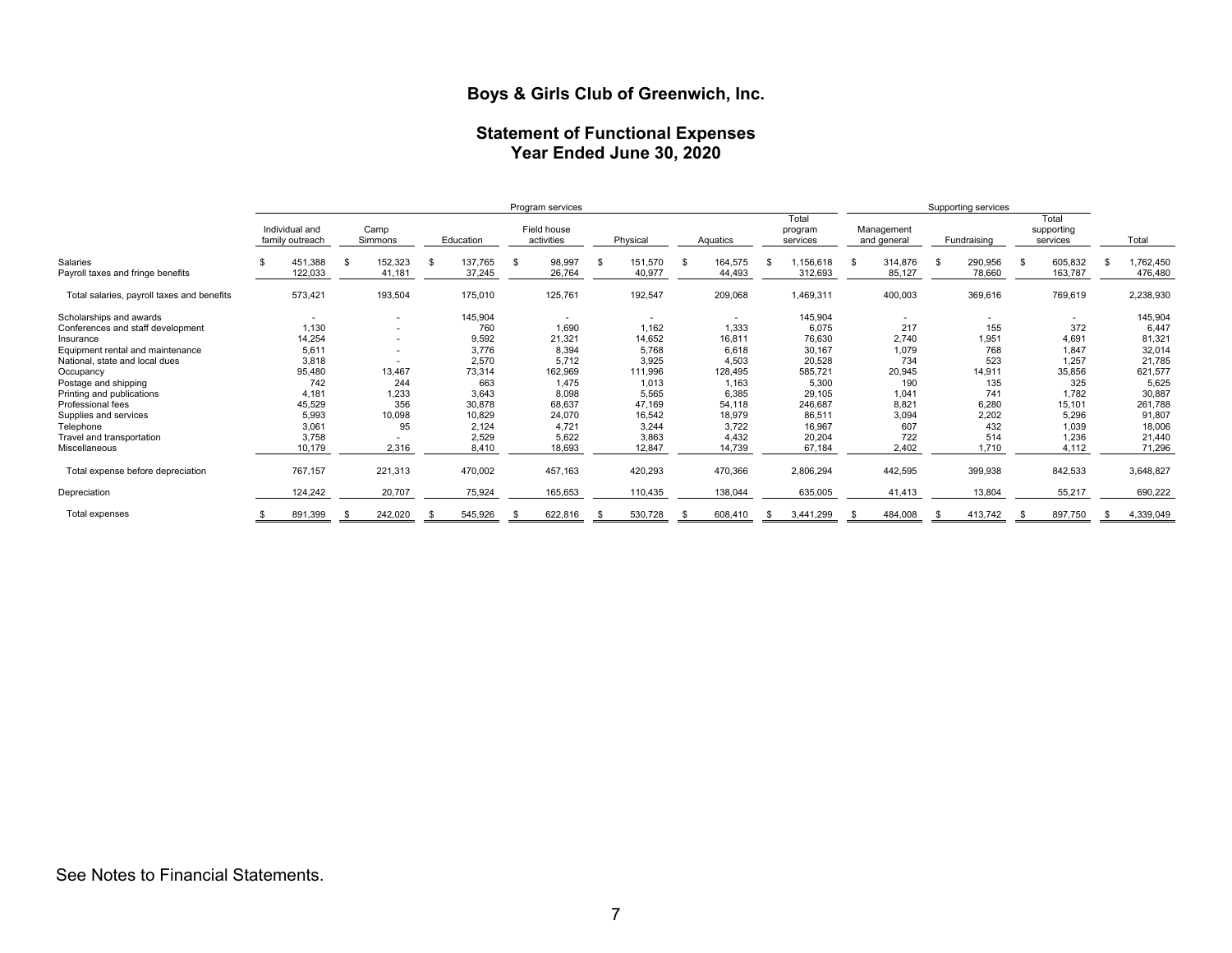# **Statements of Cash Flows Years Ended June 30, 2021 and 2020**

|                                                           | 2021            | 2020             |
|-----------------------------------------------------------|-----------------|------------------|
| Cash flows from operating activities                      |                 |                  |
| Change in net assets                                      | \$<br>2,361,850 | \$<br>(632, 679) |
| Adjustments to reconcile change in net assets to net      |                 |                  |
| cash provided by (used in) operating activities           |                 |                  |
| Depreciation expense                                      | 700,732         | 690,222          |
| Net realized and unrealized investment gains              | (3,014,949)     | (96, 924)        |
| Change in value of beneficial interest in perpetual trust | (67, 748)       | 17,927           |
| <b>Contribution - PPP</b>                                 | (410, 100)      |                  |
| (Increase) decrease in assets                             |                 |                  |
| Pledges and other receivables                             | (66, 794)       | 82,068           |
| Prepaid expenses and other current assets                 | (5,744)         | 15,691           |
| Increase (decrease) in liabilities                        |                 |                  |
| Accounts payable and accrued expenses                     | 751,996         | (120, 708)       |
| Deferred revenue                                          | 340,411         | (151, 373)       |
|                                                           |                 |                  |
| Net cash provided by (used in) operating activities       | 589,654         | (195, 776)       |
| Cash flows from investing activities                      |                 |                  |
| Purchase of property and equipment                        | (206, 317)      | (126, 694)       |
| Proceeds from sale of investments                         | 5,207,849       | 970,941          |
| Purchase of investments                                   | (708,530)       | (674,186)        |
|                                                           |                 |                  |
| Net cash provided by investing activities                 | 4,293,002       | 170,061          |
| Cash flows from financing activities                      |                 |                  |
| Refundable advance - PPP                                  | 403,210         | 410,100          |
| Net cash provided by financing activities                 | 403,210         | 410,100          |
|                                                           |                 |                  |
| Net increase in cash, cash equivalents, and restricted    |                 |                  |
| cash                                                      | 5,285,866       | 384,385          |
| Cash and cash equivalents, beginning                      | 894,402         | 510,017          |
|                                                           |                 |                  |
| Cash, cash equivalents and restricted cash, end           | \$<br>6,180,268 | \$<br>894,402    |

See Notes to Financial Statements.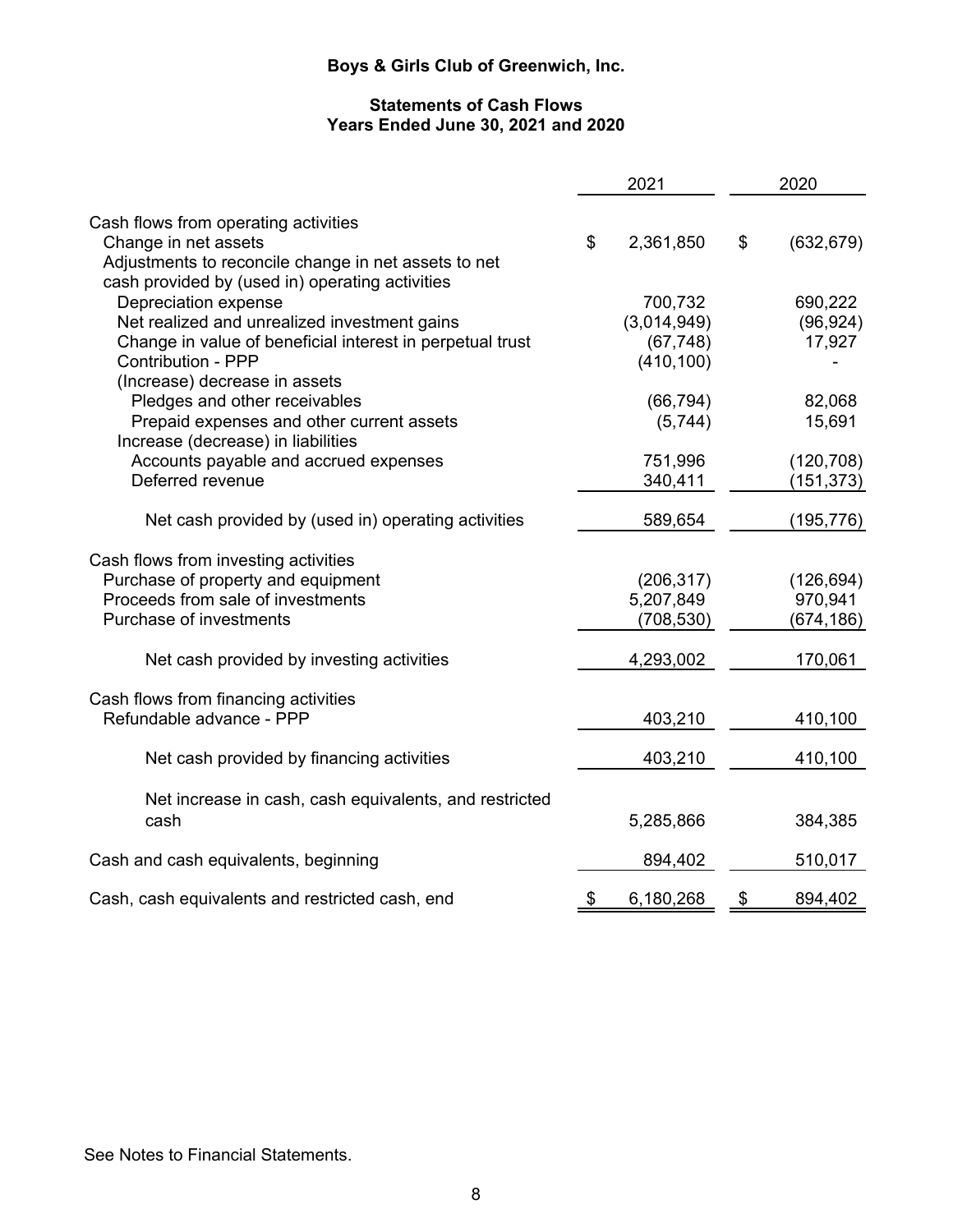#### **Notes to Financial Statements June 30, 2021 and 2020**

### **Note 1 - Organization and nature of activities**

Boys & Girls Club of Greenwich, Inc. (the "Club"), affiliated with The Boys & Girls Clubs of America (as a charter member), is a not-for-profit organization incorporated in the State of Connecticut. The Club is exempt from federal income taxes under Internal Revenue Code Section  $501(c)(3)$ .

The Club is focused on meeting the needs of the community, state and nation, by serving children. The Club is committed to offering children high-quality education programs, a diverse community, a sense of character and citizenship, and a safe, nurturing, and affordable environment, to better their chances at finding success in life. The Club's staff and board are solely focused on fulfilling its mission to: "prepare young people, through enrichment opportunities and supportive relationships, to be responsible, caring and productive members". Some of the Club's activities include: an athletic program which includes in-house sports leagues, a swimming pool, the Torch Club and Keystone Club: a homework help program, which includes: a learning center classroom, computer center and tutoring center, a summer day camp, swimming lessons and swim teams. The Club's programs are supported primarily by grants and contributions, fundraising activities, membership dues and program fees.

# **Note 2 - Summary of significant accounting policies**

#### **Basis of presentation**

The Club's financial statements have been prepared on the accrual basis of accounting in accordance with accounting principles generally accepted in the United States of America. Accordingly, the statements have been prepared to focus on the Club as a whole and to present balances and transactions according to the existence or absence of donor-imposed restrictions.

Net assets, revenues, gains and losses are reported for accounting purposes in separate classes based on the existence or absence of donor-imposed restrictions or on those imposed by operation of law. Accordingly, the net assets of the Club are classified and reported as follows:

Net assets without donor restrictions - Net assets that are not subject to donor-imposed stipulations, or to those imposed by operation of law. Net assets without donor restrictions may be designated for specific purposes by action of the Board of Directors (the "Board") or may otherwise be limited by contractual agreements with outside parties.

Net assets with donor restrictions - Net assets subject to stipulations imposed by donors. Some donor restrictions are temporary in nature; those restrictions will be met by actions of the Club or by the passage of time. Other donor restrictions are perpetual in nature, whereby the donor has stipulated the funds be maintained in perpetuity. Generally, the donors of assets with perpetual restrictions permit the Club to use, for general or specific purposes, all or part of the net investment return, if any.

#### **Newly adopted accounting standards**

In November 2016, the FASB issued ASU 2016-18, *Statement of Cash Flows (Topic 230): Restricted Cash.* This guidance addresses diversity in the classification and presentation of changes in restricted cash on the statement of cash flows. The Club adopted the standard on July 1, 2020, using a retrospective transition method to each period presented.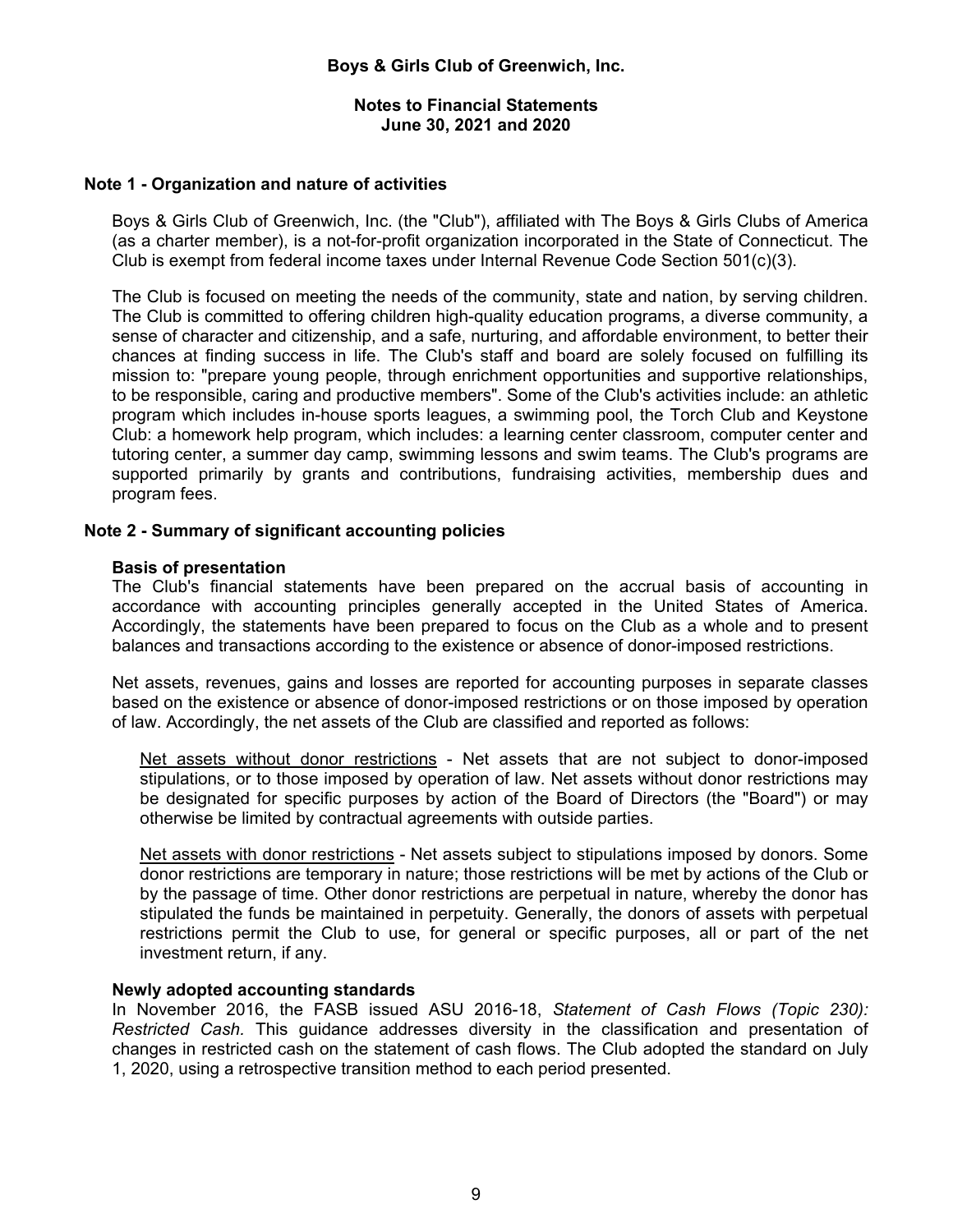# **Notes to Financial Statements June 30, 2021 and 2020**

In August 2018, the FASB issued ASU 2018-13, *Fair Value Measurement (Topic 820): Disclosure Framework-Changes to the Disclosure Requirements for Fair Value Measurement*. This guidance modifies the disclosure requirements on fair value measurements in Topic 820 by removing disclosures regarding transfers between Level 1 and Level 2 of the fair value hierarchy, by modifying the measurement uncertainty disclosure, and by requiring additional disclosures for Level 3 fair value measurements, among others. The Club adopted this guidance for its fiscal year beginning July 1, 2020. The adoption of this standard did not have a material impact on the financial statements.

# **Cash and cash equivalents**

The Club considers as cash equivalents all highly liquid investments, which can be converted into cash and have a maturity period of 90 days or less at the time of purchase.

#### **Use of estimates**

The preparation of financial statements in conformity with accounting principles generally accepted in the United States of America requires management to make estimates and assumptions that affect certain reported amounts and disclosures. Accordingly, actual results could differ from those estimates.

# **Property and equipment**

Property and equipment is stated at cost less accumulated depreciation. These amounts do not purport to represent replacement or realizable values. The Club capitalizes property and equipment with a cost of \$1,000 or higher and useful life of one year or more. Donated property and equipment are carried at the approximate fair value at the date of donation. Depreciation is computed using the straight-line method over the estimated useful lives of the assets. Estimated lives for financial reporting purposes are as follows:

|                              | Estimated<br>useful lives |
|------------------------------|---------------------------|
|                              |                           |
| Building and improvements    | $5 - 40$ years            |
| Camp buildings and equipment | $7 - 40$ years            |
| Furniture and equipment      | 5 - 10 years              |
| Automobiles and buses        | 5 years                   |

Expenditures for repairs and maintenance are charged to expense as incurred. For assets sold or otherwise disposed of, the cost and related accumulated depreciation are removed from the accounts, and any resulting gain or loss is reflected in the statements of activities for the period.

#### **Impairment of long-lived assets**

The Club reviews its long-lived assets for impairment whenever events or circumstances indicate the carrying amount of the assets may not be recoverable. Recoverability of assets to be held and used is measured by a comparison of the carrying amount of an asset to future undiscounted net cash flows expected to be generated by the asset. If such assets are considered to be impaired, the impairment to be recognized is measured by the amount by which the carrying amount of the assets exceeds the fair value of the assets. There were no impairment losses during 2021 and 2020.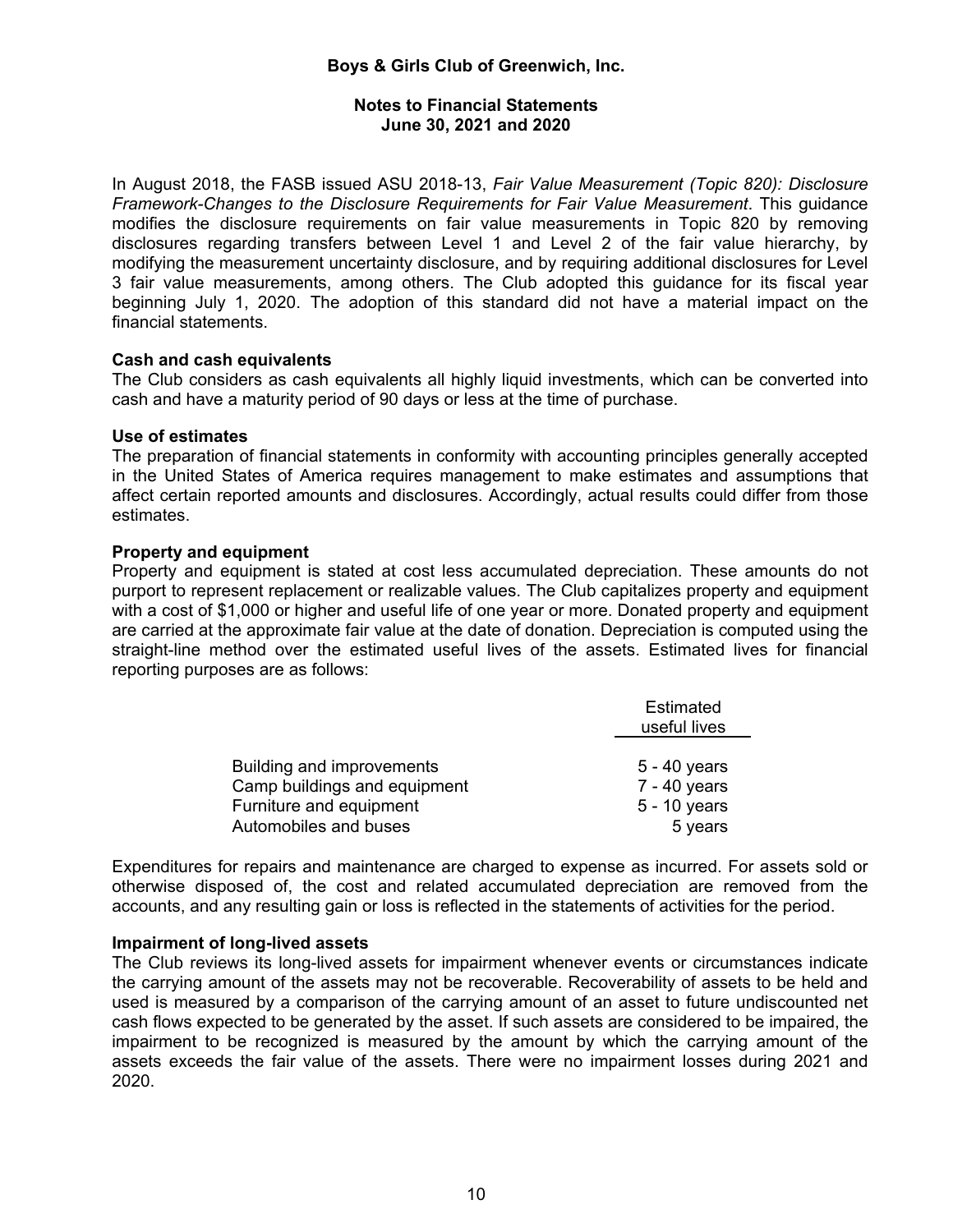# **Revenue recognition**

#### **Special events, club house fees and membership dues**

Revenue is recognized when control of the promised service is transferred to the Club's members, in an amount that depicts the consideration the Club expects to be entitled to in exchange for those services. Revenue is not recognized unless collectability under the contract is considered probable, the contract has commercial substance and the contract has been approved. Additionally, the contract must contain payment terms, as well as the rights and commitments of both parties.

The Club's payment terms vary by the type of services offered. The Club's standard payment terms generally align with the timing of the services performed and do not include a financing component. The Club has the unconditional right to consideration as it satisfies the performance obligations, therefore, no contractual assets are recognized.

The Club records deferred revenues when payments are received in advance of the Club's performance under the contract, which are recognized as revenue as the performance obligation is satisfied. Revenue recognized from performance obligations that were satisfied, or partially satisfied, in prior periods was not material.

#### **Contributions**

Transactions where the resource providers often receive value indirectly by providing a societal benefit, although the societal benefit is not considered to be of commensurate value, are deemed to be contributions. Contributions are classified as either conditional or unconditional. A conditional contribution is a transaction where the Club has to overcome a barrier or hurdle to be entitled to the resource and the resource provider is released from the obligation to fund or has the right of return of any advanced funding if the Club fails to overcome the barrier. The Club recognizes the contribution revenue upon overcoming the barrier or hurdle. Any funding received prior to overcoming the barrier is recognized as a refundable advance.

Unconditional contributions are recognized as revenue and receivable when the commitment to contribute is received.

Conditional and unconditional contributions are recorded as either with donor restriction or without donor restriction. Contributions are recognized as contributions with donor restrictions if they are received with donor stipulations that limit the use of the donated asset. Contributions received with no donor stipulations are recorded as contributions without donor restrictions. When a donor restriction expires, that is, when a stipulated time restriction ends or purpose restriction is accomplished, net assets with donor restrictions are reclassified as net assets without donor restrictions and are reported in the statements of activities as net assets released from restriction. Donor-restricted contributions whose restrictions expire during the same fiscal year are recognized as contributions without donor restrictions.

#### **Grants**

Revenue from grants and contracts with resource providers such as the government and its agencies, other organizations and private foundations are accounted for either as exchange transactions or as contributions. When the resource provider receives commensurate value in return for the resources transferred to the Club, the revenue from the grant or contract is accounted for as an exchange transaction. For purposes of determining whether a transfer of asset is a contribution or an exchange, the Club deems that the resource provider is not synonymous with the general public, i.e., indirect benefit received by the public as a result of the assets transferred is not deemed equivalent to commensurate value received by the resource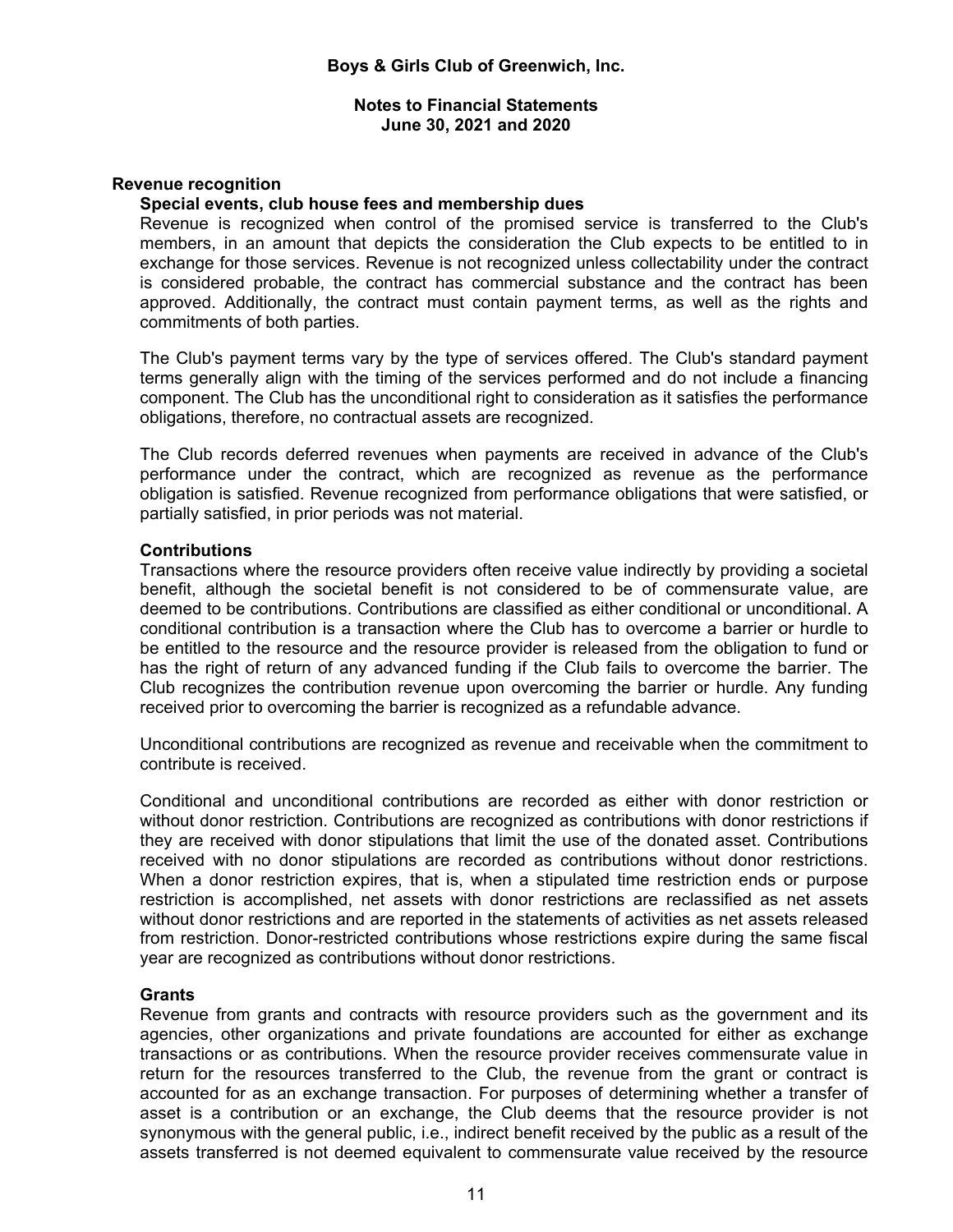# **Notes to Financial Statements June 30, 2021 and 2020**

provider. Moreover, the execution of a resource provider's mission or the positive sentiment from acting as a donor is not deemed to constitute commensurate value received by a resource provider. Revenue from grants and contracts that are accounted for as exchange transactions is recognized when performance obligations have been satisfied. Grants and contracts awarded for the acquisition of long-lived assets are reported as nonoperating revenue, in the absence of donor stipulations to the contrary, during the fiscal year in which the assets are acquired. Cash received in excess of revenue recognized is recorded as refundable advances.

On the other hand, when the resource provider does not receive commensurate value, the transaction is accounted for as a contribution.

# **Gifts of long-lived assets**

The Club reports gifts of land, buildings and equipment as support without donor restriction unless explicit donor stipulations specify how the donated assets must be used. Gifts of longlived assets with explicit restrictions that specify how the assets are to be used and gifts of cash or other assets that must be used to acquire long-lived assets are reported as donor restricted support. Absent explicit donor stipulations about how long those long-lived assets must be maintained, the Club reports expirations of donor restrictions of acquired long-lived assets when placed in service.

# **Contributed goods and services**

The Club receives contributed goods and services. The Club generally pays for services requiring specific expertise. However, many individuals volunteer their time and perform a variety of tasks that assist the Club with specific assistance programs, campaign solicitations and various committee assignments. These services do not meet the criteria of recognition and therefore are not reflected in the accompanying statements of activities. Contributions of assets other than cash are recorded at their estimated fair value at the date of the gift. Contributed services are recognized at fair value if the services received (a) create or enhance long-lived assets or (b) require specialized skills, are provided by individuals processing those skills, and would typically need to be purchased if not provided by donation.

#### **Functional expenses**

Expenses are allocated based on their functional purposes among the Club's various program and supporting services. Expenses which can be identified with a specific program or supporting activity are allocated directly to that activity. Other expenses that are common to several functions are allocated among the programs and supporting services benefited based upon management estimates, square footage or by time and effort reports.

#### **Allowance for doubtful accounts**

The Club determined that no allowance for doubtful accounts was necessary as of June 30, 2021 and 2020 regarding its pledges and other receivables. Such determination was based on a combination of factors, such as management's assessment of the creditworthiness of its donors, a review of individual accounts outstanding, the aged basis of its receivables and historical experience. Pledges and other receivables as of June 30, 2021 and 2020 are due within one year.

#### **Investments**

Investments are carried at fair value. Unrealized and realized gains and losses are recognized as changes in net assets in the period in which they occur, and investment income is recognized as revenue in the period earned.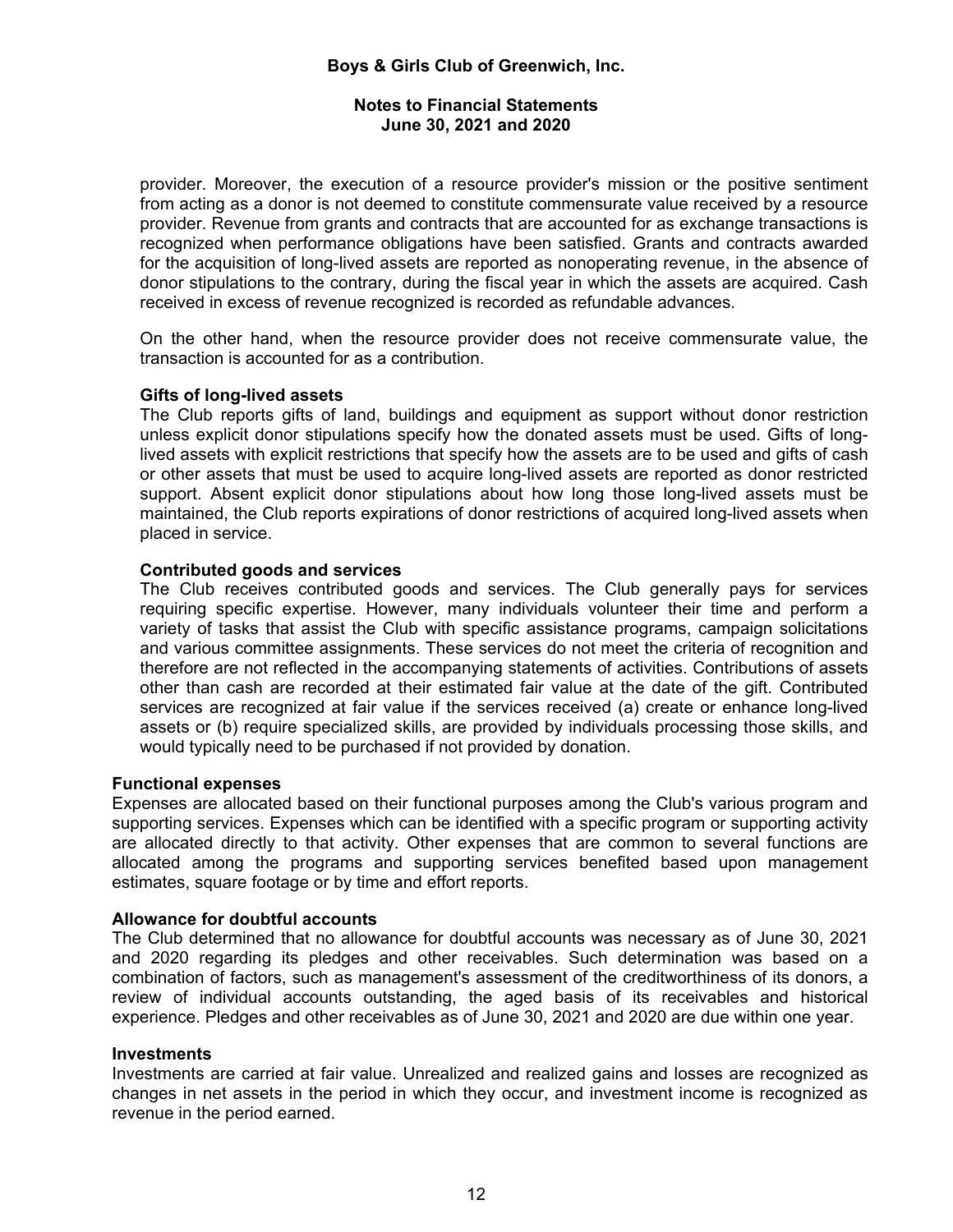### **Income taxes**

The Club is organized as a nonprofit corporation under Section 501(c)(3) of the Internal Revenue Code and, as such, is not subject to federal or state corporate income taxes. The Club has also been classified as an entity that is not a private foundation within the meaning of Section 509(a) and qualifies for deductible contributions as provided in Section 170(b)(1)(A)(vi). The Club's federal and state information returns prior to fiscal year 2018 are closed and management continually evaluates expiring statutes of limitations, audits, proposed settlements, changes in tax law and new authoritative rulings. If the Club had unrelated business income taxes, it would recognize interest and penalties associated with any tax matters as part of the income tax provision and include accrued interest and penalties with the related tax liability in the statements of financial position.

# **Subsequent events**

Management has evaluated events and transactions for potential recognition or disclosure through October 20, 2021, which is the date the financial statements were available to be issued.

# **Note 3 - Liquidity**

The Club regularly monitors liquidity required to meet its annual operating needs and other contractual commitments. As of June 30, 2021 and 2020, the Club had the following financial assets available to meet annual operating needs for the next fiscal year:

|                                                                                               | 2021                                 | 2020                               |
|-----------------------------------------------------------------------------------------------|--------------------------------------|------------------------------------|
| Cash and cash equivalents<br>Pledges and other receivables<br>Available draw from investments | \$<br>1,680,268<br>78,055<br>607,093 | \$<br>894,402<br>11,261<br>605,174 |
| Total financial assets available to meet general<br>expenditures over the next 12 months      | 2,365,416                            | 1,510,837                          |

As part of the Club's liquidity management, the Club keeps its financial assets available as its general expenditures, liabilities, and other obligations come due.

# **Note 4 - Restricted cash**

Restricted cash represents collateral for a court-mandated surety bond posted by the Club in connection with certain litigation (see Note 14).

The following table provides a reconciliation of cash, cash equivalents, and restricted cash reported in the statements of financial position that sum to the total of the same such amounts shown in the statements of cash flows:

|                                                                                           | 2021                   |   | 2020    |
|-------------------------------------------------------------------------------------------|------------------------|---|---------|
| Cash and cash equivalents<br>Restricted cash                                              | 1,680,268<br>4,500,000 | S | 894,402 |
| Total cash, cash equivalents and restricted cash<br>shown in the statement of cash flows. | 6,180,268              |   | 894,402 |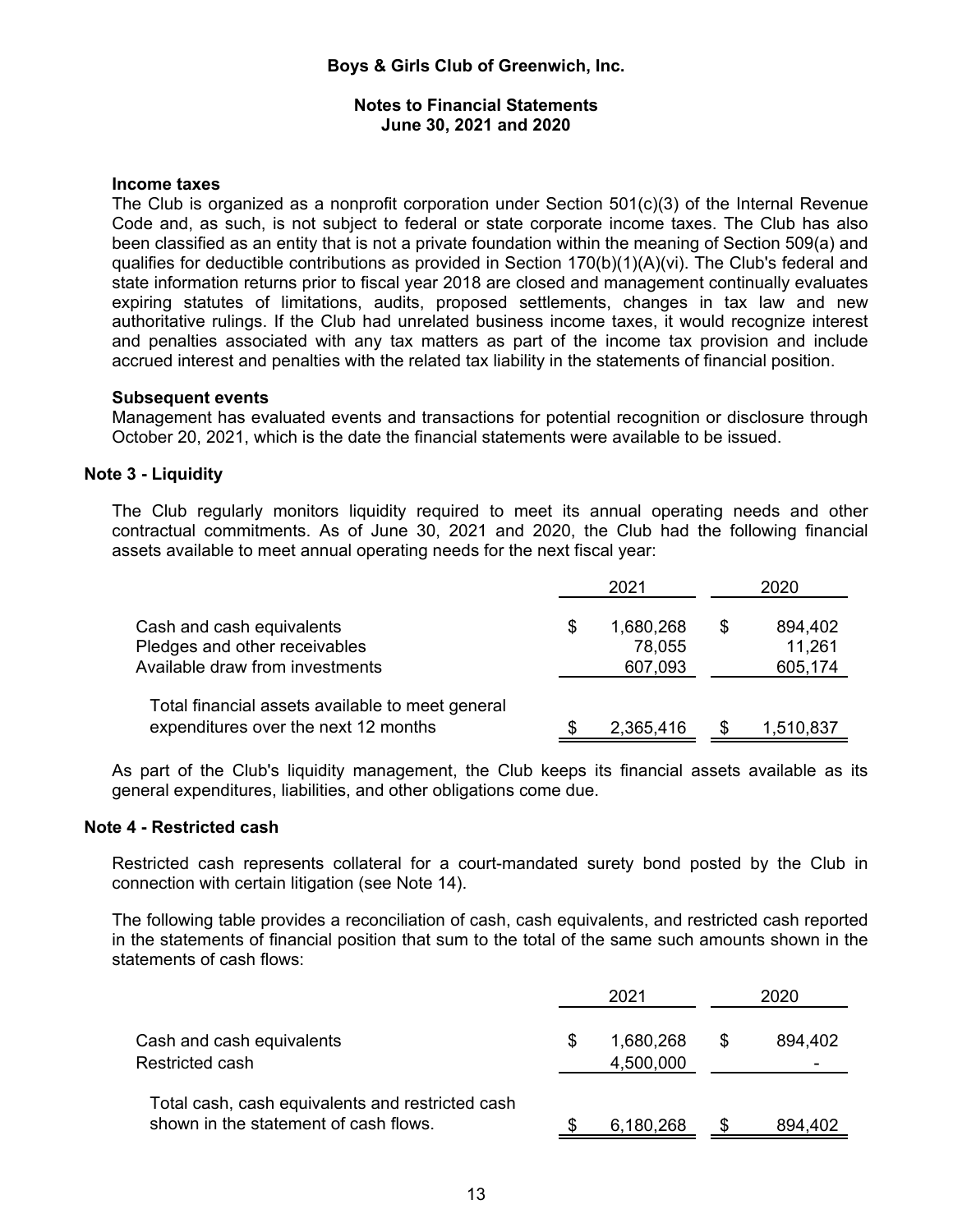# **Note 5 - Assets held in trust**

The Club is the beneficiary of a perpetual trust (the "Trust") administered by a third-party financial institution. The Club's interest in the net assets of the Trust is included in the statements of financial position as beneficial interest in perpetual trust and classified as net assets with donor restrictions perpetuity. The fair value of the assets held in trust at June 30, 2021 and 2020 was \$388,026 and \$320,278, respectively. The Club is entitled to the income it earns which is distributed quarterly, in perpetuity.

# **Note 6 - Property and equipment**

Property and equipment consists of the following as of June 30:

|                               | 2021           | 2020         |
|-------------------------------|----------------|--------------|
| Land                          | \$<br>19,872   | \$<br>19,872 |
| Building and improvements     | 20,494,433     | 20,325,023   |
| Camp buildings and equipment  | 1,090,745      | 1,090,745    |
| Furniture and equipment       | 1,134,351      | 1,097,445    |
| Automobiles and buses         | 196,964        | 196,964      |
| Construction in progress      | 49,950         | 49,950       |
| Subtotal                      | 22,986,315     | 22,779,999   |
| Less accumulated depreciation | (10, 492, 192) | (9,791,461)  |
| Property and equipment, net   | 12,494,123     | 12,988,538   |

Depreciation expense amounted to \$700,732 and \$690,222 for the years ended June 30, 2021 and 2020, respectively.

Construction in progress relates to certain developments for the Camp Simmons location. The construction has been put on hold temporarily.

#### **Note 7 - Paycheck Protection Program**

On May 6, 2020, the Club received a loan for \$410,100 from First County Bank through the Small Business Administration's Paycheck Protection Program to cover payroll and utility costs. The loan bore interest at 1% and was to be paid in 18 monthly installments beginning on December 6, 2020. However, per the loan agreement, the loan was forgiven on January 27, 2021 as the funds were used to cover payroll and utility costs. The proceeds of the loan of the loan have been recognized on the statement of activities as contribution - PPP.

On April 5, 2021, the Club received a loan for \$403,210 from First County Bank through the Small Business Administration's Paycheck Protection Program, Second Draw, to cover payroll and utility costs. The loan bears interest at 1% and is to be paid in monthly installments or in a lump sum, beginning on August 5, 2022. However, per the loan agreement, the loan will be forgiven if the funds are used to cover payroll and utility costs, which the Club fully anticipates. The proceeds of the loan are recognized as a refundable advance, based on Accounting Standards Codification 958-605, and are included in current liabilities on the Club's statements of financial position.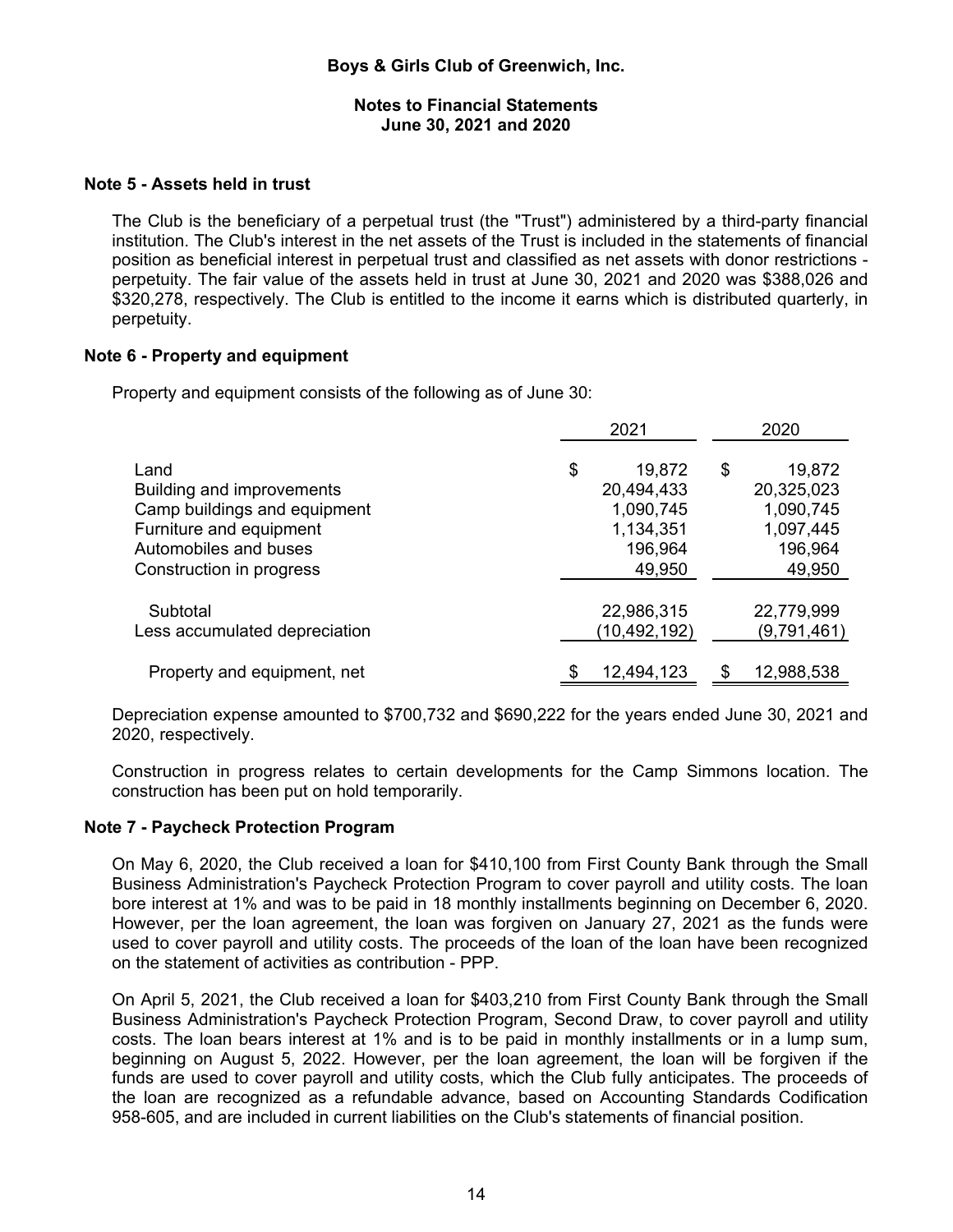#### **Notes to Financial Statements June 30, 2021 and 2020**

# **Note 8 - Employee benefit plans**

The Club is a participant in the Boys & Girls Clubs of America's Pension Plan (the "Plan"). The Plan is a defined contribution multi-employer pension plan, which provides retirement benefits based on the actual value of contributions at the time of retirement. An employee must be 21 years of age and must have completed one year of full-time employment before the employee becomes eligible to participate. For employees hired before June 30, 2009, the pension plan was 100% immediate vesting in the Club's contribution. For employees hired after June 30, 2009, the Plan grants 20% vesting when the employee completes two years of employment and adds another 20% vesting each year until the employee reaches six years of employment, at which point the employee is fully vested.

The Club contributed to the Plan 7% of eligible employee's contribution from July 1, 2020 through August 1, 2020 and then reduced the contribution percentage to 3% through June 30, 2021. The club contributed to the Plan 7% of eligible employee's contribution for the year ended June 30, 2020. Pension expense for the years ended June 30, 2021 and 2020 amounted to \$44,008 and \$93,416, respectively. The Plan's sponsor has no intent of withdrawing from the Plan.

The Club also offers a Section 403(b) retirement savings plan for its full-time employees. The Club may make discretionary contributions to the plan on behalf of its participants. The Club made no contributions to this plan during the years ended June 30, 2021 and 2020.

# **Note 9 - Net assets with donor restrictions**

Net assets with donor restrictions consist of the following as of June 30:

|                                                      | 2021                   |    | 2020                   |
|------------------------------------------------------|------------------------|----|------------------------|
| Camp Simmons fund<br>Scholarship fund                | 2,110,064<br>2,391,673 | -S | 1,700,186<br>1,951,667 |
| Net assets with donor restrictions - time or purpose | 4,501,737              |    | 3,651,853              |

Net assets with donor restrictions - perpetuity consists of a beneficial interest in a trust in which investment assets are held in perpetuity by a third-party trustee. The Club received the annual income of \$17,799 and \$16,447 for the years ended June 30, 2021 and 2020, respectively, which is without donor restrictions. Realized and unrealized appreciation remains part of the trust principal.

#### **Note 10 - Investments and fair value measurements**

The Club values its financial assets and liabilities based on the price that would be received to sell an asset or paid to transfer a liability in an orderly transaction between market participants at the measurement date. In order to increase consistency and comparability in fair value measurements, a fair value hierarchy that prioritizes observable and unobservable inputs is used to measure fair value into three broad levels, which are described below:

Level 1: Quoted prices (unadjusted) in active markets that are accessible at the measurement date for identical assets or liabilities. The fair value hierarchy gives the highest priority to Level 1 inputs.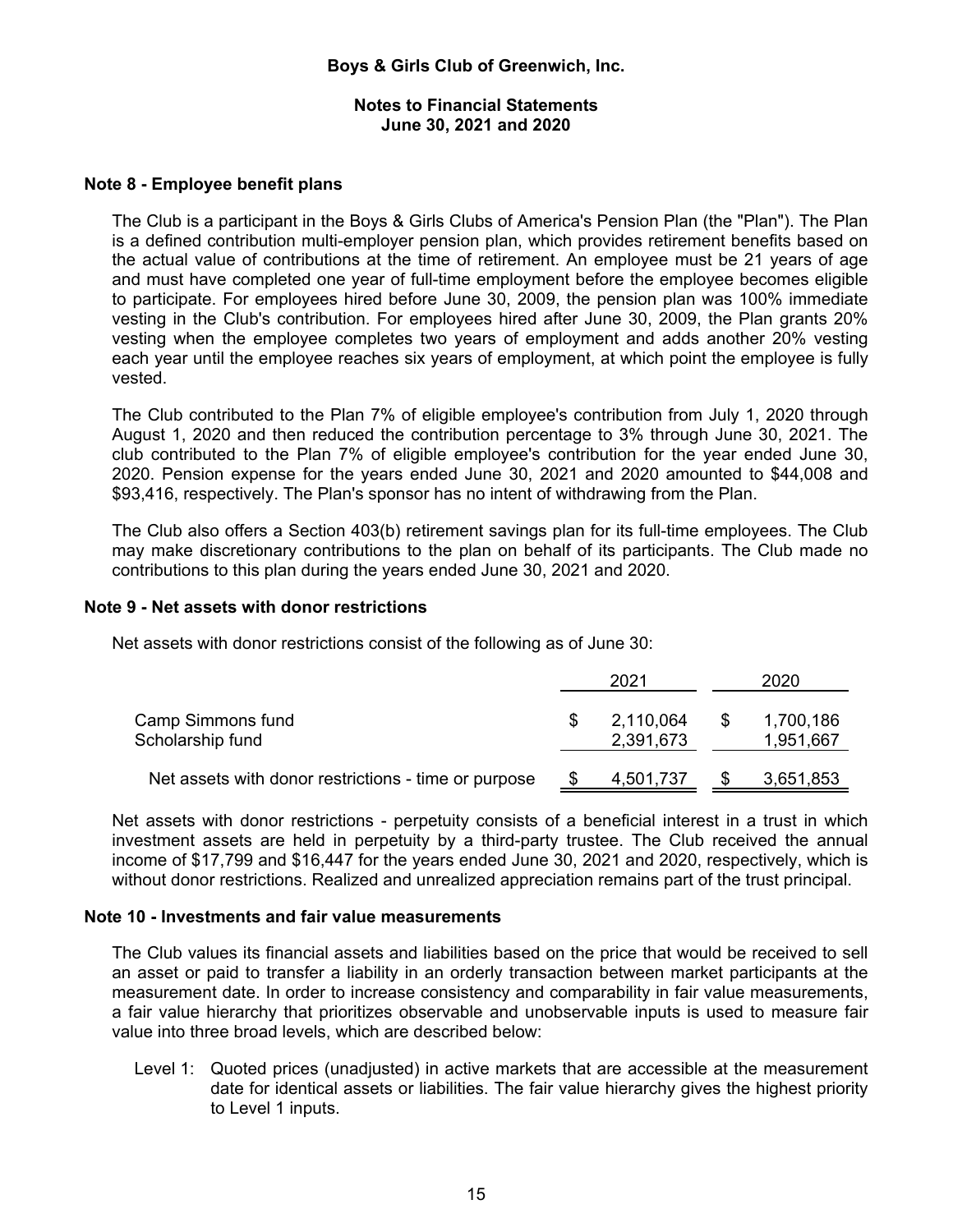- Level 2: Observable inputs other than Level 1 prices such as quoted prices for similar assets or liabilities; quoted prices in inactive markets; or model-derived valuations in which all significant inputs are observable or can be derived principally from or corroborated with observable market data. If the asset or liability has a specified (contractual) term, the Level 2 input must be observable for substantially the full term of the asset or liability.
- Level 3: Unobservable inputs are used when little or no market data is available. The fair value hierarchy gives the lowest priority to Level 3 inputs.

In determining fair value, the Club utilizes valuation techniques that maximize the use of observable inputs and minimize the use of unobservable inputs to the extent possible as well as considers counterparty credit risk in its assessment of fair value. There have been no changes in the methodologies used at June 30, 2021 and 2020.

Financial assets carried at fair value as of June 30, 2021 are classified in the table one of the three categories described above:

|                                        | Level 1       |    | Level 2 |    | Level 3 | Total            |
|----------------------------------------|---------------|----|---------|----|---------|------------------|
| Investments                            |               |    |         |    |         |                  |
| Mutual funds                           |               |    |         |    |         |                  |
| Europe stock                           | \$<br>733.889 | \$ |         | \$ |         | \$<br>733,889    |
| Mid-cap blends                         | 1.317.369     |    |         |    |         | 1,317,369        |
| Short government funds                 | 692.743       |    |         |    |         | 692.743          |
| Short-term bonds                       | 664.630       |    |         |    |         | 664.630          |
| Foreign large blends                   | 1,341,154     |    |         |    |         | 1,341,154        |
| Large blends                           | 6,057,802     |    |         |    |         | 6,057,802        |
|                                        | 10,807,587    |    |         |    |         | 10,807,587       |
| Beneficial interest in perpetual trust |               |    |         |    | 388,026 | 388,026          |
| Total assets at fair value             | 10,807,587    | S  |         | S  | 388,026 | \$<br>11,195,613 |

Financial assets carried at fair value as of June 30, 2020 are classified in the table in one of the three categories described above:

|                                        | Level 1    | Level 2 | Level 3 | Total            |
|----------------------------------------|------------|---------|---------|------------------|
| Investments                            |            |         |         |                  |
| Mutual funds                           |            |         |         |                  |
| Europe stock                           | 737.299    | \$      | \$      | \$<br>737.299    |
| Mid-cap blends                         | 1.008.270  |         |         | 1,008,270        |
| Short government funds                 | 2,218,495  |         |         | 2,218,495        |
| Short-term bonds                       | 2,158,298  |         |         | 2,158,298        |
| Foreign large blends                   | 1,212,805  |         |         | 1,212,805        |
| Large blends                           | 4,956,790  |         |         | 4,956,790        |
|                                        | 12,291,957 |         |         | 12,291,957       |
|                                        |            |         |         |                  |
| Beneficial interest in perpetual trust |            |         | 320,278 | 320,278          |
| Total assets at fair value             | 12,291,957 | \$      | 320,278 | \$<br>12,612,235 |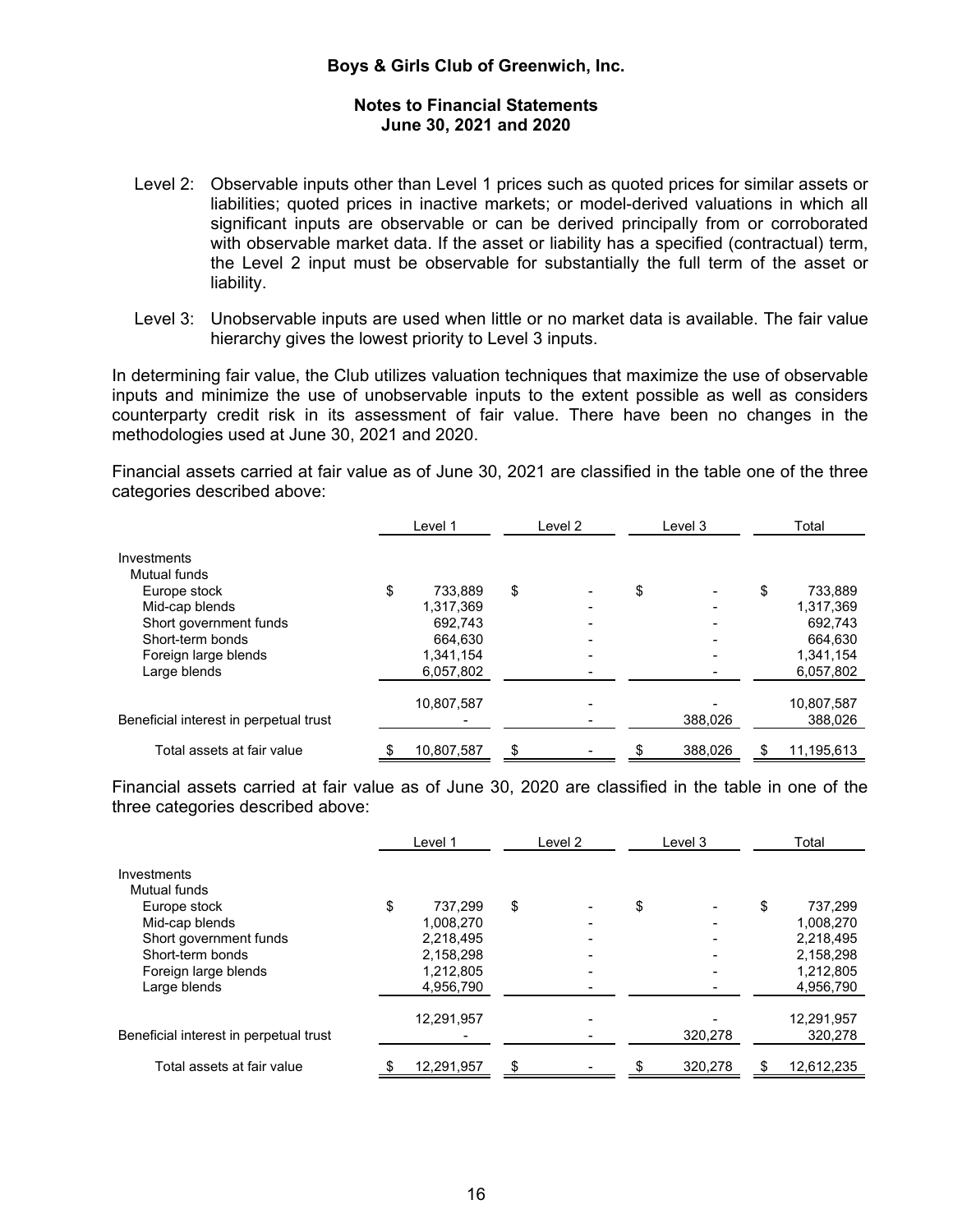# **Notes to Financial Statements June 30, 2021 and 2020**

Investments in mutual funds are valued using market prices in active markets (Level 1). Mutual funds held are open-ended funds that are registered with the Securities and Exchange Commission and are valued at the daily closing price as reported by the fund. These funds are required to publish their daily net asset value and to transact at that price. The mutual funds are deemed to be actively traded.

The Club's beneficial interest in perpetual trust is classified as Level 3 and the fair value is based on the fair values of the underlying investments within these agreements, which are established by the trustee using fair values in an active market for similar assets. The trustee provides the Club with investment statements and valuations of its portion of the trust at year-end. These are evaluated annually by the Club without adjustments. As such, the Club is not required to provide certain quantitative disclosures regarding the valuation methods used because they were unobtainable.

The preceding methods may produce a fair value calculation that may not be indicative of net realizable value or reflective of future fair values. Furthermore, although the Club believes its valuation methods are appropriate and consistent with other market participants, the use of different methodologies or assumptions to determine the fair value of certain financial instruments could result in a different fair value measurement at the reporting date.

Investments are subject to market volatility that could substantially change their value in the near term. The Club's investment return spending policy is discretionary. During the years ended June 30, 2021 and 2020, the distribution for current spending limit policy was up to 5% of the ten-quarter average of the fair value of the Club's investment portfolio.

Investment activities consist of the following for the years ended June 30:

|                                                                   | 2021                                  |   | 2020                           |  |  |
|-------------------------------------------------------------------|---------------------------------------|---|--------------------------------|--|--|
| Interest and dividends<br>Unrealized gain<br>Realized gain (loss) | \$<br>209,477<br>2,120,181<br>894,768 | S | 256,472<br>188,890<br>(91,966) |  |  |
| Total                                                             | 3,224,426                             |   | 353,396                        |  |  |

Investments representing 10% or more of the total investments held by the Club as of June 30 are as follows:

|                                                                                                              | 2021                     |    |                                 | 2020                       |  |                                     |  |
|--------------------------------------------------------------------------------------------------------------|--------------------------|----|---------------------------------|----------------------------|--|-------------------------------------|--|
|                                                                                                              | Fair value<br>Percentage |    | Percentage                      | Fair value                 |  |                                     |  |
| Vanguard 500 Index Fund Admiral Shares<br>Vanguard Short-term Federal Fund<br>Vanguard Short-term Bond Index | 39.31%<br>4.53%<br>4.34% | -S | 6.017.492<br>692.743<br>664.630 | 39.62%<br>18.05%<br>17.56% |  | 4.869.797<br>2.218.495<br>2,158,298 |  |

#### **Note 11 - Related party transactions**

The Club is a charter member of the Boys & Girls Clubs of America. For the years ended June 30, 2021 and 2020, the Club paid \$14,756 and \$13,885, respectively, in dues to the national office, and \$44,008 and \$93,416, respectively, in pension contributions to the pension plan for which the Boys & Girls Clubs of America serves as trustee. Amounts receivable from Boys & Girls Clubs of America totaled approximately \$25,000 as of June 30, 2021. There were no amounts receivable from Boys & Girls Clubs of America as of June 30, 2020.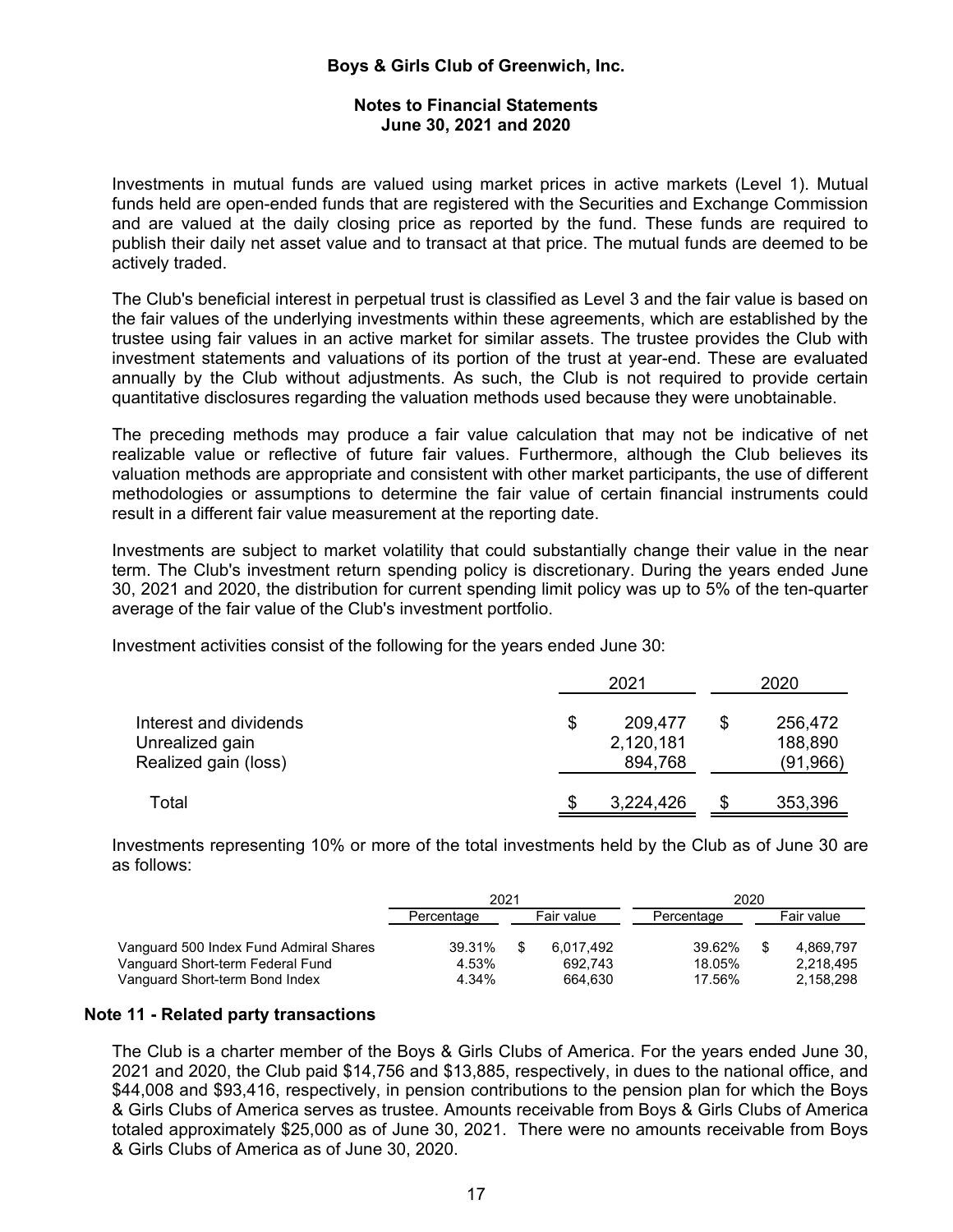### **Notes to Financial Statements June 30, 2021 and 2020**

During the years ended June 30, 2021 and 2020, certain members of the Board contributed \$820,877 and \$811,181, respectively. There were no amounts receivable from members of the Board as of June 30, 2021. Amounts receivable from members of the Board totaled approximately \$5,000 as of June 30, 2020.

#### **Note 12 - Concentrations**

#### **Credit risk**

Financial instruments that potentially subject the Club to a concentration of credit risk include cash accounts with various financial institutions that exceed the Federal Deposit Insurance Corporation insurance limits. As of June 30, 2021, the Club had cash accounts that exceeded the Federal Deposit Insurance Corporation insurance limits by approximately \$1,312,000.

#### **Market risk**

The Club invests in various debt and equity securities. These investment securities are recorded at fair value. Accordingly, the investment securities can fluctuate because of interest rates, reinvestment, credit, market and other risks depending on the nature of the specific investment. Therefore, it is at least reasonably possible that these factors will result in changes in the value of the Club's investments, which could materially affect amounts reported in the financial statements.

#### **Note 13 - Commitments and contingencies**

The Club leases certain equipment under agreements expiring through September 2024. The approximate future minimum lease payments in the five years subsequent to June 30, 2021 are as follows:

| 2022<br>2023 | \$<br>9,603<br>7,891 |
|--------------|----------------------|
| 2024         | 1,830                |
| Total        | \$<br>19,324         |

Rent expense amounted to approximately \$10,000 and \$11,000 for the years ended June 30, 2021 and 2020, respectively.

In early 2020, an outbreak of a novel strain of coronavirus ("COVID-19") emerged globally. As a result, events have occurred including mandates from federal, state and local authorities leading to an overall decline in economic activity. The Club is not able to reliably estimate the length or severity of the outbreak. If the length of the outbreak and related effects on the Club's operations continues for an extended period of time, there could be a loss of revenue and other adverse effects to the Club's financial position, results of operations, and cash flows.

#### **Note 14 - Subsequent event**

The Club is a defendant in legal actions alleged to have occurred during the period from 1976 to 1984. Subsequent to June 30, 2021, several of these suits were settled under confidential terms between the plaintiffs, the Club and the Club's liability insurance carrier which is defending the Club. The Club has accrued certain amounts in accounts payable and accrued expenses in the statement of financial position as of June 30, 2021 and in professional fees and other in the statement of functional expenses for the year ended June 30, 2021 for the Club's portion of the settlements.